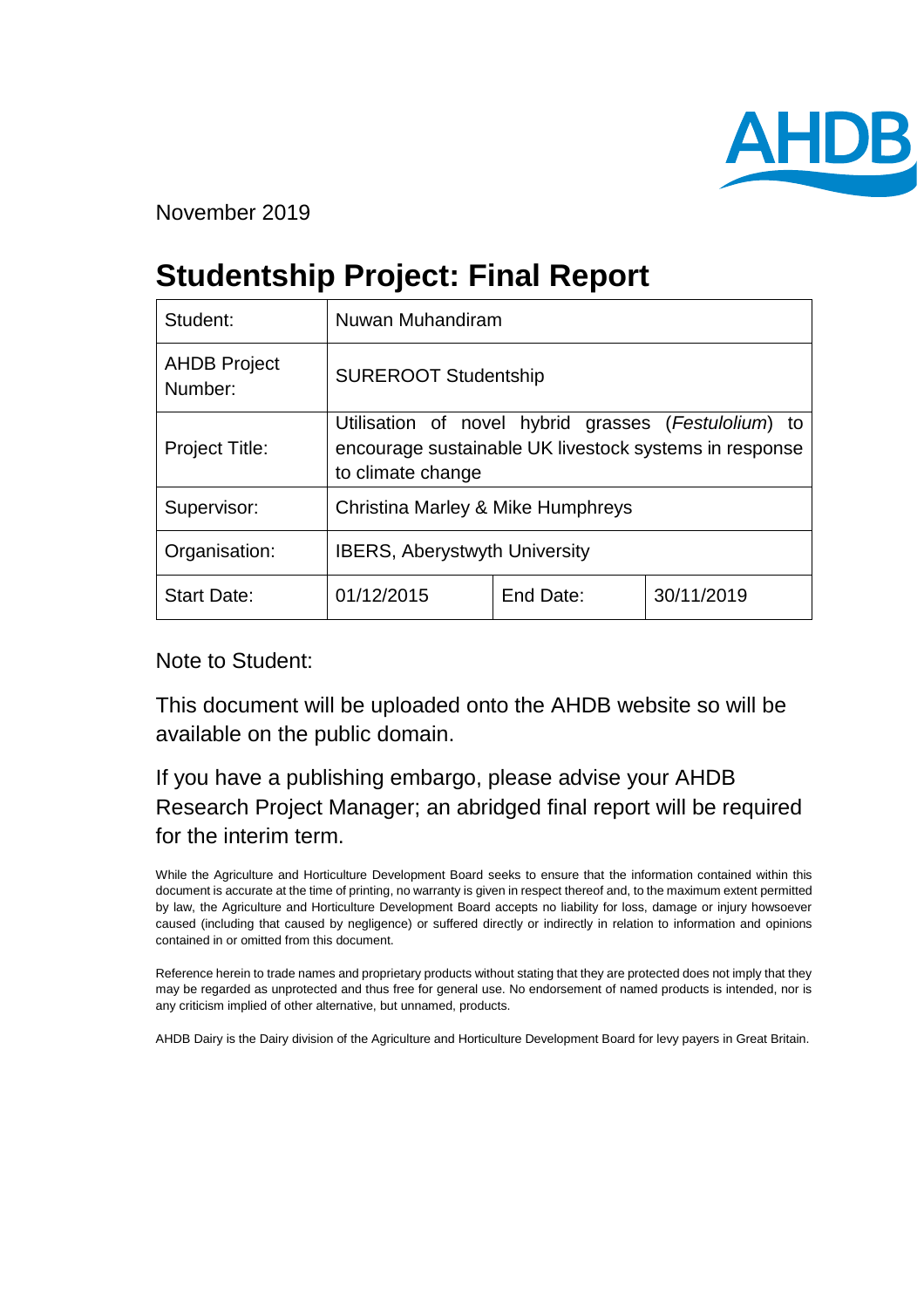# **TABLE OF CONTENTS**

| 1            |       |                                                                        |  |
|--------------|-------|------------------------------------------------------------------------|--|
| $\mathbf{2}$ |       |                                                                        |  |
| 3            |       |                                                                        |  |
|              | 3.1   | <b>Experiment 1: Resilience of Festulolium to machinery compaction</b> |  |
|              |       |                                                                        |  |
|              | 3.2   | Experiment 2: Determining the nitrogen use efficiency of               |  |
|              |       | Festulolium compared to currently used related grass varieties7        |  |
|              | 3.3   | Experiment 3: Investigating the protein stability of Festulolium       |  |
|              |       |                                                                        |  |
| 4            |       |                                                                        |  |
|              | 4.1   |                                                                        |  |
|              | 4.2   |                                                                        |  |
|              | 4.2.1 |                                                                        |  |
|              | 4.2.2 |                                                                        |  |
|              | 4.3   |                                                                        |  |
|              | 4.3.1 |                                                                        |  |
|              | 4.3.2 |                                                                        |  |
|              | 4.3.3 |                                                                        |  |
|              | 4.3.4 |                                                                        |  |
|              | 4.3.5 |                                                                        |  |
| 5            |       |                                                                        |  |
|              | 5.1   |                                                                        |  |
|              | 5.2   | Root productivity of Festulolium and relations to above ground         |  |
|              |       |                                                                        |  |
| 6            |       |                                                                        |  |
| 7            |       |                                                                        |  |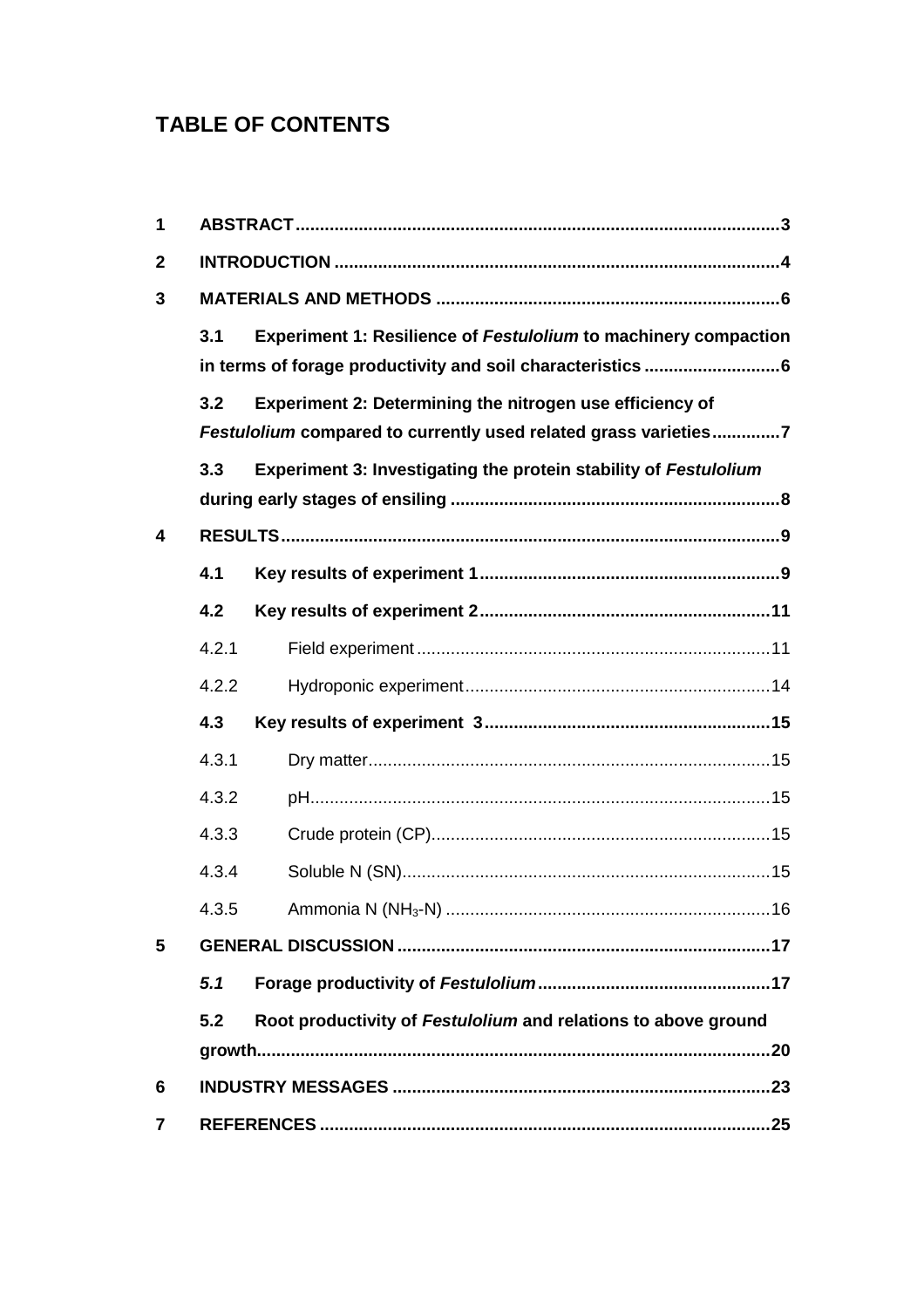# **1 Abstract**

The rapidly changing climate increasingly impacts on the productivity of grasslands-based livestock, and grasslands provide the optimal source of affordable and healthy feed for livestock while delivering important ecosystem services. New grass options are required for farmers that provide them with some resilience to mitigate climate change and to help safeguard the livestock industry. *Festulolium* are hybrids of fescue (*Festuca)* and ryegrass (*Lolium)* species, and are bred to combine the high forage quality and productivity of ryegrass with the resilience characteristic of the fescues. This study aimed to assess potential of three *Festulolium* cultivars in three areas of grassland production. These were: i) resilience under compacted soil; ii) nitrogen use efficiency; and, iii) protein stability during ensiling. Here, we report on the findings of this research to provide new information on the use of these novel grasses in livestock systems in the UK.

Using triplicated grass plots, above and below ground forage biomass was measured comparatively from compacted and non-compacted soils. Compaction increased soil bulk density and penetration resistance however, water infiltration was not affected. *Festulolium* cultivar Lp x Fg, (Lp: *Lolium perenne* L. x Fg: *Festuca arundinacea var. glaucescens* Roth.) showed a tendency to have a higher root biomass than ryegrass under compacted soils but both grasses had equal annual dry matter yields.

Roots and forage measurements collected over two harvest years from replicated field plots which were treated by two N rates (178 & 356 kg ha<sup>-1</sup>). Ryegrass showed higher N use efficiency at 178 kg ha-1 and produced higher annual yield than *Festulolium* in first harvest year but both measurements were comparable in second year. Interestingly, *Festulolium* produced a higher yield in the second-harvest year summer cut. This second harvest year (2018) was affected by a prolong drought. Root biomass was positively and significantly correlated with both N use and utilization efficiencies of grasses and was more evident in the *Festulolium*, especially Lp x Fg.

In a silage experiment investigating proteolysis during the ensiling process, the key findings was that overall, Lp x Fg silage had a higher crude protein concentration than ryegrass when measured at different time points up to 90d ensiling.

The current research provides evidence that future use of *Festulolium* grasses provides a viable and sustainable alternative to livestock farmers to safeguard forage production and ensuring ecosystem services linked with their higher root biomass.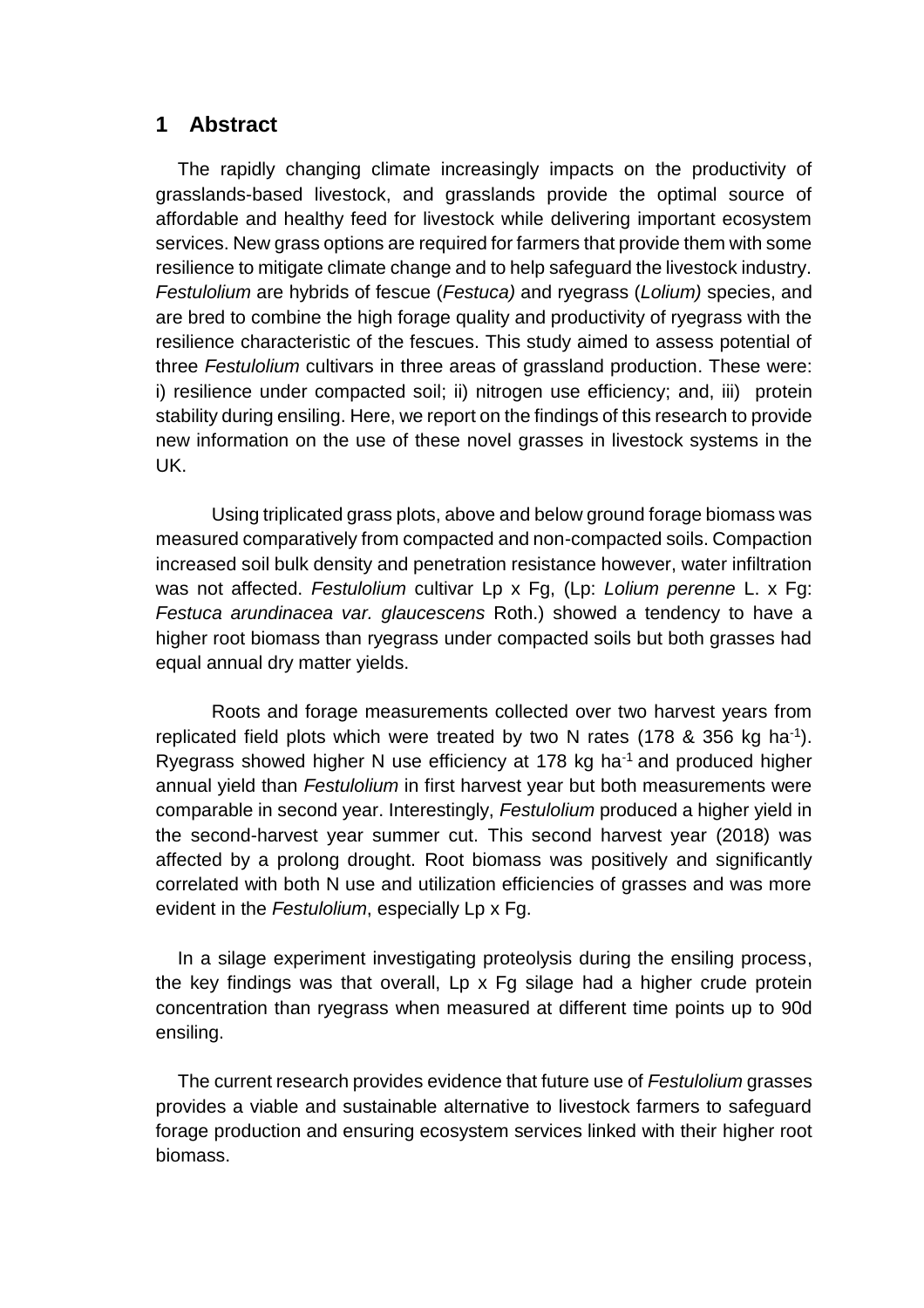# **2 Introduction**

The demand for food has increased mainly due to global population rise, but the supply is associated with many constraints, and among these, climate change is a significant component. Livestock are a key element of the available food supply and demand for meat products is increasing globally, largely due to increased income per capita. However, food production from the livestock industry is closely associated to resilience to climate change. Grasslands are multifunctional, providing both the primary feed and the habitat for maintenance of grazing livestock animals while also providing additional ecosystem services and incomes for communities (frequently fragile) associated with such production systems. However, advantages of livestock systems are also distributed to other social strata directly and indirectly. Changing climate has significant impacts on current grasslands. Future meteorological projections indicate that the intensity, frequency and length of agriculturally harmful climatic extremes are expected to increase. More specifically, droughts, floods, heat-waves and potential changes in length of crop growing seasons will be likely to affect grassland productivity and, for an anticipated perennial crop, its long-term persistency. In particular, incidents of either prolonged water deficit or excess have potential to damage grasslands, the soil on which they grow and the animals who depend on the forage they provide.

Ryegrass is regarded as a high quality, highly digestible forage for ruminant livestock in temperate grassland locations where rainfall is well distributed and of sufficient supply. When conditions are suboptimal for ryegrass growth, alternative grass species are frequently employed, such as cocksfoot, timothy and different fescue species. In a UK context, where future expectations are for increased hot dry summers and wetter warmer winter temperatures, it is necessary to find ways of improving the resilience of currently productive grasslands either through improved breeding strategies or refined management practices or better still, a combination of both.

In this context, novel grass hybrids called *Festulolium* (hybrids formed between closely-related ryegrass (*Lolium*) and fescue (*Festuca*) species) are gaining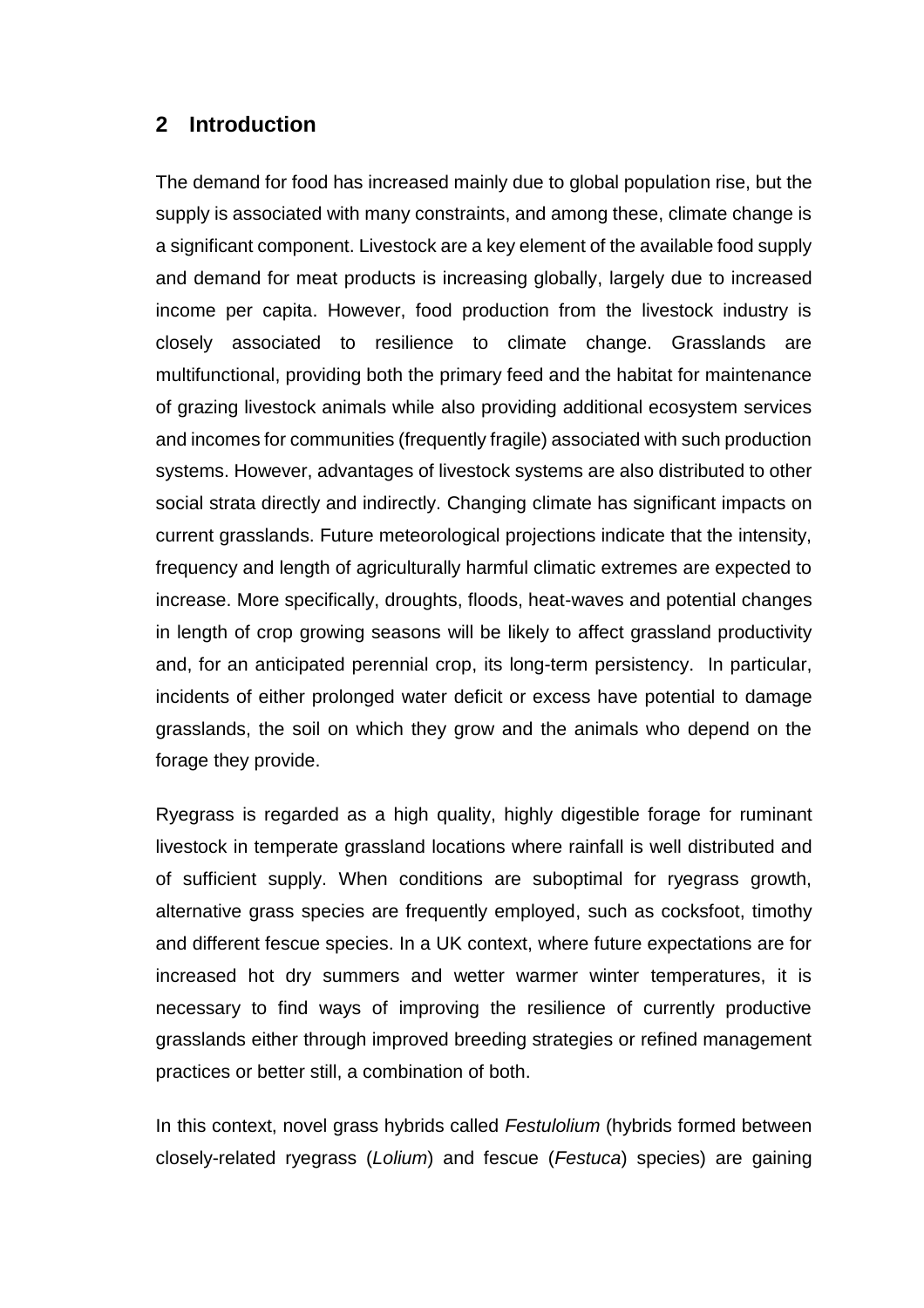attention due to their increased resilience particularly to cold and hot weather, enhanced disease resistance and potential to safeguard sufficient forage production to satisfy livestock requirements and to also deliver beneficial ecosystem services. Existing studies on the impact of abiotic stresses on grasslands rarely encompass a broader approach that accounts for their impact over the whole grassland ecosystem. The potential for future use of *Festulolium* hybrids in this context is considered here at some depth to determine the potential benefits of incorporating such grasses into animal-based agricultural systems with the overall aim to future safeguard to ensure continued feed supply for use in livestock systems. In the current study, improved root and stress resistance characteristics of *Festulolium* were investigated. Their potential impact on the soil and the feeding animal were considered. Although use of *Festulolium* hybrids has been gaining attention as an option for increased use as forage in pasture based production systems, their potential for ecosystem service, specifically in the areas of resilience against soil compaction, protein protection capabilities in extreme conditions (i.e. during ensiling) and for improved nitrogen efficiencies, has never been previously tested. The current work represents an in depth approach to evaluate more extensively the potential for *Festulolium* use as an effective input in UK ruminant systems and to deliver environmentally solid, productive and multifunctional new grass feed opportunities for the benefit of end user in order to maintain sustainable livestock systems.

This work investigates the efficacy of *Festulolium* as a grass within UK dairy systems in terms of their effects on soil properties, nutrient use efficiency and as conserved forage for livestock. Three research objectives were employed to attain the aim of study. The first and second research objectives were based on the hypothesis that improved rooting characters expected in *Festulolium* may lead to improved stability and resilience of soil and plant biomass under soil compaction and also in soil-plant nitrogen use efficiency. The third objective of this study relates to the resilience reported in certain F*estulolium* hybrids where acquiring fescue parent genomes in combination to ryegrass supports efforts to safeguard plant proteolysis in rumen simulation experiments and to determine if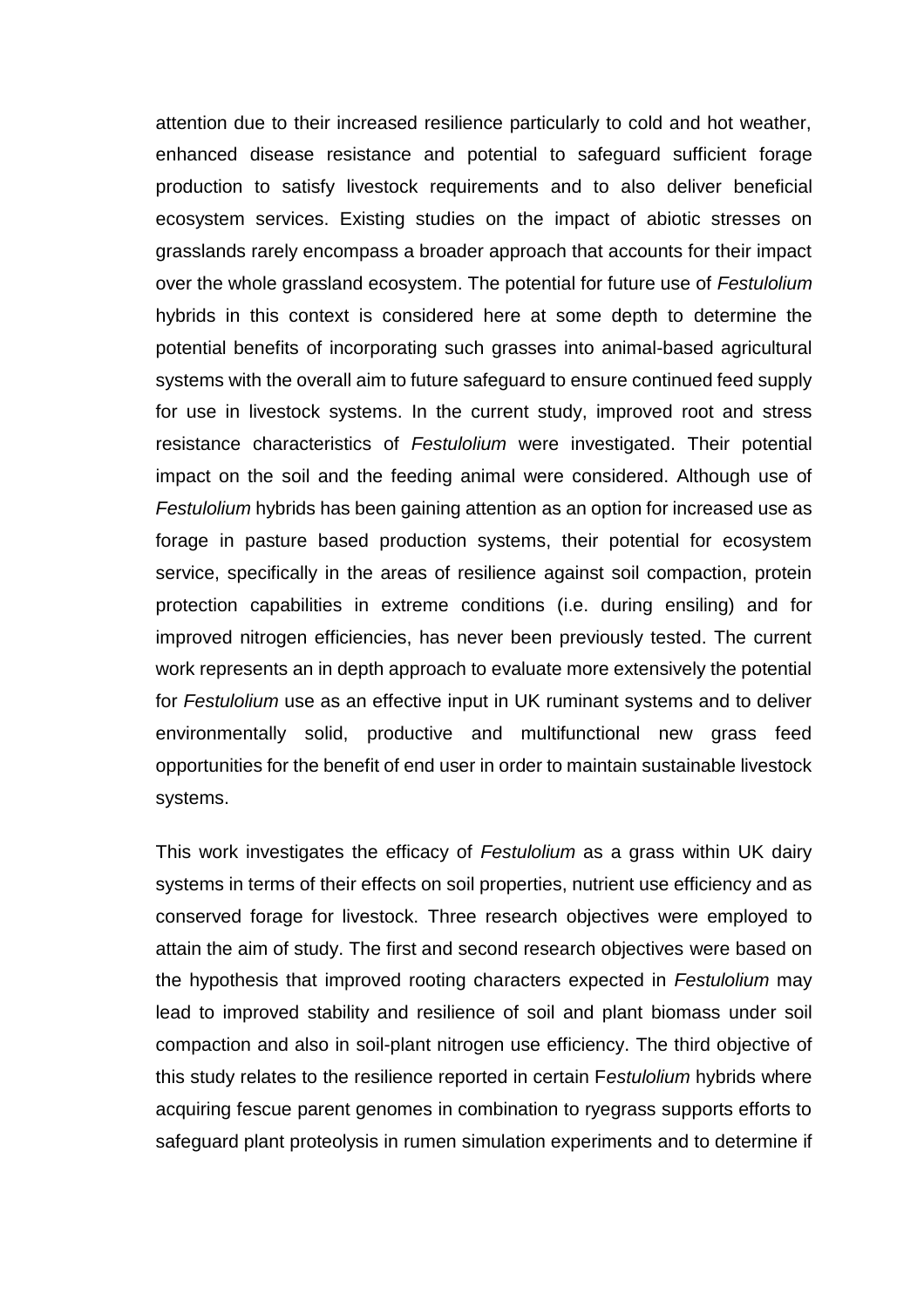these properties are also evident during the ensilingprocess when these forages are conserved.

In summary the objectives of the research are to evaluate the:

- resilience of *Festulolium* to machinery compaction in terms of productivity and impact on soil characteristics
- nutrient use efficiency of *Festulolium* with reference to nitrogen (N) in order to test capabilities of *Festulolium* to facilitate N absorption and subsequent utilization
- protein stability of *Festulolium* during ensiling to safeguard silage protein

# **3 Materials and Methods**

Three independent research experiments were conducted to accomplish the aim of the study.

# **3.1 Experiment 1: Resilience of** *Festulolium* **to machinery compaction in terms of forage productivity and soil characteristics**

In this study, three tetraploid *Festulolium* grass cultivars, each comprising a perennial ryegrass, and alternative fescue species' derived genomes (*Lolium perenne* L. x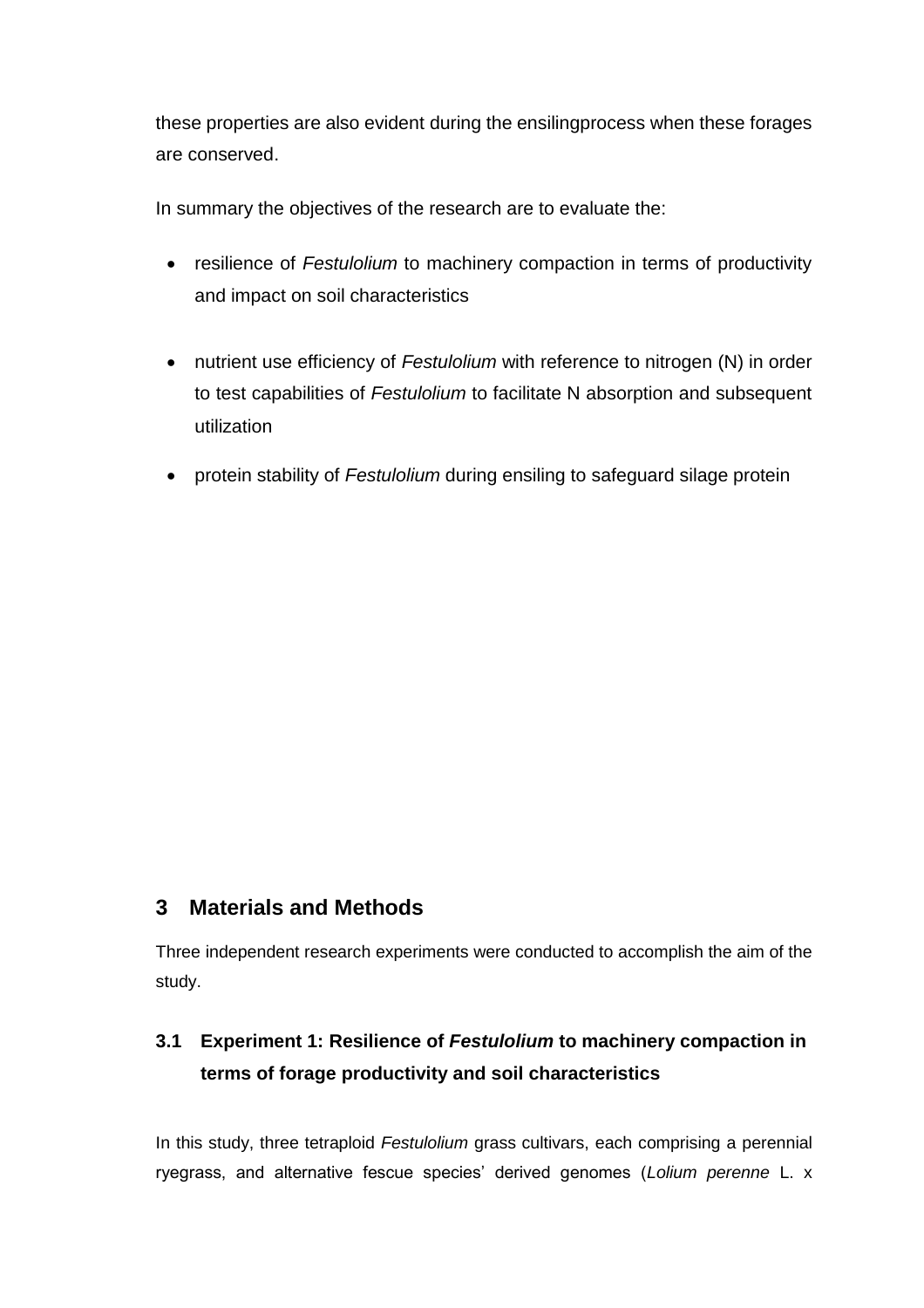*Festuca mairei* Hack., referred to herein as **Lp x Fm**; *Lolium perenne* L. x *Festuca arundinacea var. glaucescens* Roth., referred to as **Lp x Fg**; and; *Lolium perenne* L. x *Festuca pratensis* Huds. cv Prior, referred to as **Lp x Fp** *)*, were compared against each other and against currently used perennial ryegrass (*Lolium perenne* L. cv. AberBite (4x)) and tall fescue (*Festuca arundinacea* Schreb. cv. Kora (6x)) varieties. Three replicated 5 x 1.5m experimental plots on stony, well-drained loam soil of the Rheidol series arranged in randomised blocks had previously been established with grasses in autumn 2012. Prior to the current research, plots were maintained under a five cut year-<sup>1</sup> regime to simulate conservation management for silage using conventional NIAB field management protocols (Humphreys *et al*., 2014). For the compaction treatment, randomly selected 1.5 x 2.1m halves of each grass subplot were compacted (17<sup>th</sup> March 2016) using a 2,040kg weight Cambridge ring roller at a rate of six passes plot<sup>-1</sup>. Soil characteristics and below and above ground growth of the five grasses at both soil conditions (SC: compacted (C) and non-compacted (NC)) were compared by giving attention on soil conditions, grasses and their interactions. Both soil (physical (water infiltration rate (WIR), penetration resistance (PR), bulk density (BD)) & chemical properties (nitrate and ammonium N, pH, P, K, Ca and Mg) and forage characteristics (tiller density (TD), dry matter (DM) yield, botanical composition (BOC), root biomass (RB)) were determined at two time points: a) prior to compaction (baseline); and, b) post compaction. However, DM yield, BOC and RB were collected only as post compaction measurements.

# **3.2 Experiment 2: Determining the nitrogen use efficiency of** *Festulolium* **compared to currently used related grass varieties**

Triplicate plots (6 x 2m) were established in split-plot design in September 2016 on an area of stony, well-drained loam of the Rheidol soil series to compare *Festulolium* cultivars of Lp x Fm and Lp x Fg with perennial ryegrass (AberBite) and tall fescue (Dovey) cultivars. Experimental plots were managed in accordance with NIAB's UK National List Trial recommendations consistent with IBERS standardized field management procedures. All plots were harvested on a five cuts year<sup>-1</sup> basis both in their first (2017) and second (2018) harvest year to simulate a conservation management and silage-based grass harvest system. With respect to experimental design (split-plot), the sub plot was represented by the grasses while main plot by N fertilizer application rates. Nitrogen fertilizer treatments comprised two application rates (356 kg N ha<sup>-1</sup>growing year<sup>-1</sup> (considered as high N, HN); and 178 kg N ha<sup>-1</sup>growing year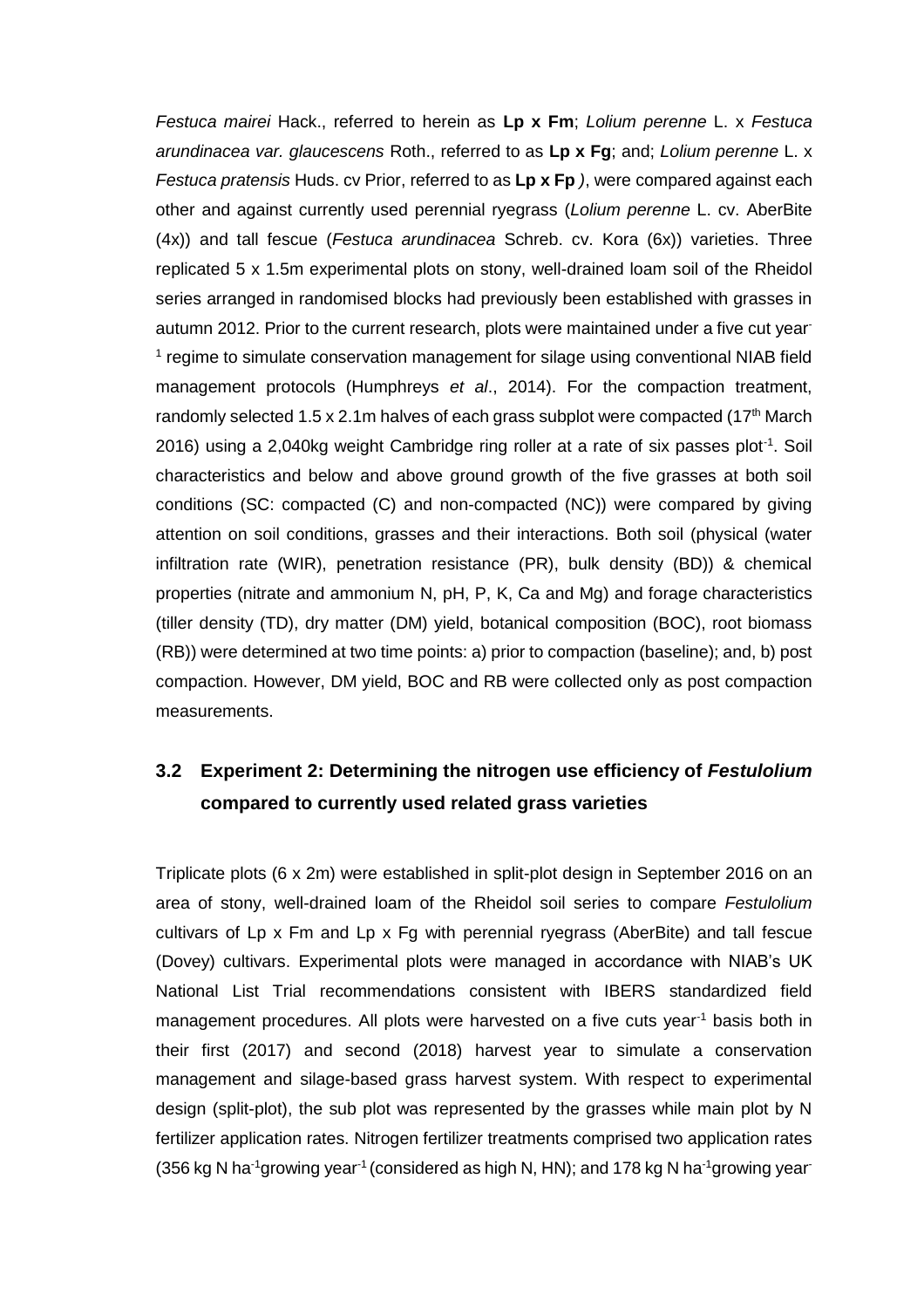<sup>1</sup> (as low N; LN). Each grass sub-plot (6 x 2m) was divided into two areas of different length, 4 x 2m and 2 x 2m. A 4 x 2 m section of each sub-plot was used for forage measurements and a 2 x 2 m section was utilized for destructive soil sampling to determine root biomass. Forage measurements (in six week intervals) for dry matter yield (DMY), total N concentration and yield were determined for each of the five cuts per harvest year. In the first harvest year (2017), plots were harvested on 8 May (cut 1), 19 June (cut 2), 31 July (cut 3), 11 September (cut 4) and 25 October (cut 5). In the second harvest year (2018), plots were harvested on 30 April, 11 June, 23 July, 4 September and 16 October. The soil samples were collected at approximately 12-week intervals (simultaneously with grass cut 1, 3 and 5) to assess overall and intervening root growth.

Alongside the field-based study, a hydroponic experiment was also carried out to provide an investigation of root and foliar growth involving the four grass cultivars (Lp  $\times$  Fg, Lp  $\times$ Fm, AberBite and Dovey) to supplement the analyses undertaken in the field study (experiment 2). This approach was to overcome the limitations of measuring rooting traits under field conditions which make it difficult to capture total root biomass (Pierret *et al.*, 2005) and quantifying of tiller numbers which closely associated with root production (Matthew *et al*., 2001). Grass cultivars similar to field study were first exposure to a modified traditional Hoagland solution for four weeks to generate baseline data and this provided information as to whether any significant difference in root growth was evident among the grass cultivars prior to exposure to the contrasting N treatments. later, Hoagland solution with two N concentrations (High N (HN‡): 2 mM and Low N (LN‡): 0.02 mM) were applied to create a split plot design where the N treatment represented the main plot/unit and the grass cultivar the sub plot/unit. Both baseline and N treated data were collected by destructively sampling the whole plant and determining the total number of tillers, shoot dry weight (SDW), root length (RL) and root dry weight (RDW) of each plant.

# **3.3 Experiment 3: Investigating the protein stability of** *Festulolium* **during early stages of ensiling**

Monoculture field plots sown at the Institute of Biological, Environmental and Rural Sciences (IBERS), Wales, Aberystwyth on soil of the Denbigh series, characterised as well drained, fine loamy and silty over rock in August 2014 were utilized for this work. Experimental field plots were harvested 5 times year<sup>-1</sup> using National List trial procedures followed by IBERS in accordance with NIAB protocols. Grass plots were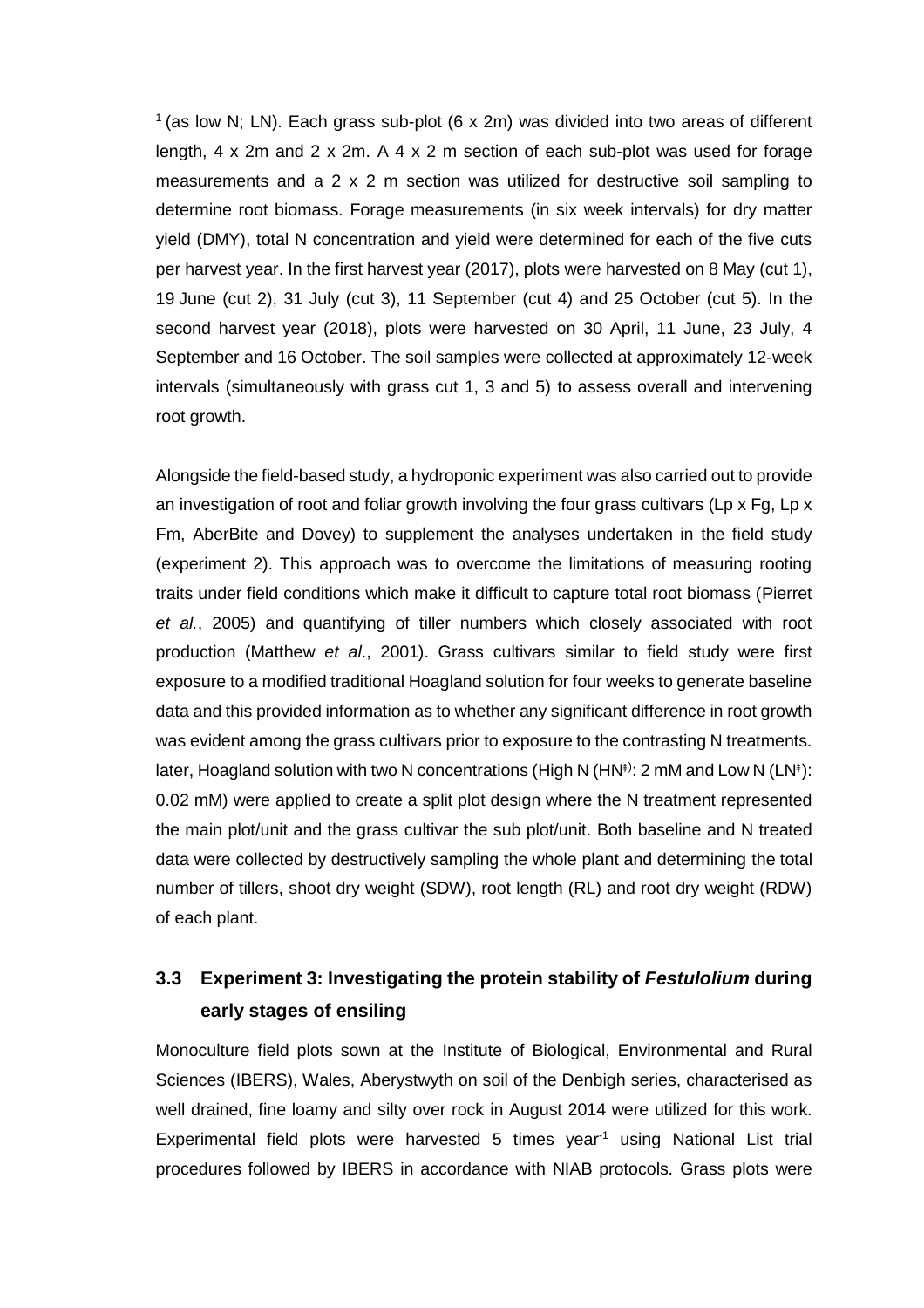established in four replicates randomized blocks and for this study, forage materials were taken from *Festulolium* cultivar Lp x Fg and ryegrass cultivar AberMagic. Experimental forage comprised forage from grass cut 2 (harvested on 31<sup>st</sup> of May 2016) and cut 4 (harvested on  $9<sup>th</sup>$  of August 2016). Harvested forage of two grass cultivars from 4 replicate field plots were combined grass cultivar wise to ensure homogeneity. Broad leaved and clearly identifiable grass weeds were manually removed. Equal forage samples (circa 14kg and 13kg per cultivar respectively at cut 2 and 4) were given 24h to wilt. Subsequent to the 24h wilt, the two grasses were treated with a silage inoculant (Wynnstay Dominator *Lactobacillus Plantarum*; Wynnstay Group Plc, Powys, UK) as recommended by the manufacturer (1.1kg dissolved in 200l water for 100t forage) and the purpose of this practice was to make sure that the forage undergone efficient fermentation with respect to the size of silos utilized. Forage was subsequently passed through a forage harvester (Lely Storm 130P, Netherlands) to achieve an average theoretical chop length of 30mm. In the laboratory, representative triplicate sub-samples of the two forages were manually (cut 2:  $1<sup>st</sup>$  of June; cut 4:  $10<sup>th</sup>$  of August, 2016) transferred into sterile glass tube silos of approximately 100g capacity. The tubes were packed compactly, sealed with airlocks containing liquid paraffin, and kept at a constant room temperature of 21°C. The silos were opened at six time points: 9h, 24h, 48h, 72h, 14d and 90d post ensiling, respectively, and three replicate mini-silos were destructively sampled for each grass cultivar at each time point. Samples were stored at -80°C until required and analysed for their silage dry matter (DM) and chemical composition (pH, total nitrogen  $(TN)$ , soluble nitrogen  $(SN)$  and ammonia nitrogen  $(NH<sub>3</sub>-N)$ .

#### **4 Results**

#### **4.1 Key results of experiment 1**

The mean ( $\pm$  SEM) soil pH, prior to compaction was 6.12 ( $\pm$  0.04) while post compaction pH was 6.27  $(\pm 0.04)$ . Prior to soil compaction, PR through the uppermost 30cm of soil was lower ( $P < 0.05$ ) with the perennial ryegrass control when compared to two of the *Festulolium* cultivars, Lp x Fm and Lp x Fg, with Lp x Fp and tall fescue intermediate. Soil underneath all three *Festulolium* treatments and the ryegrass had higher water infiltration rates than the tall fescue control (*P* < 0.05). Following compaction treatment,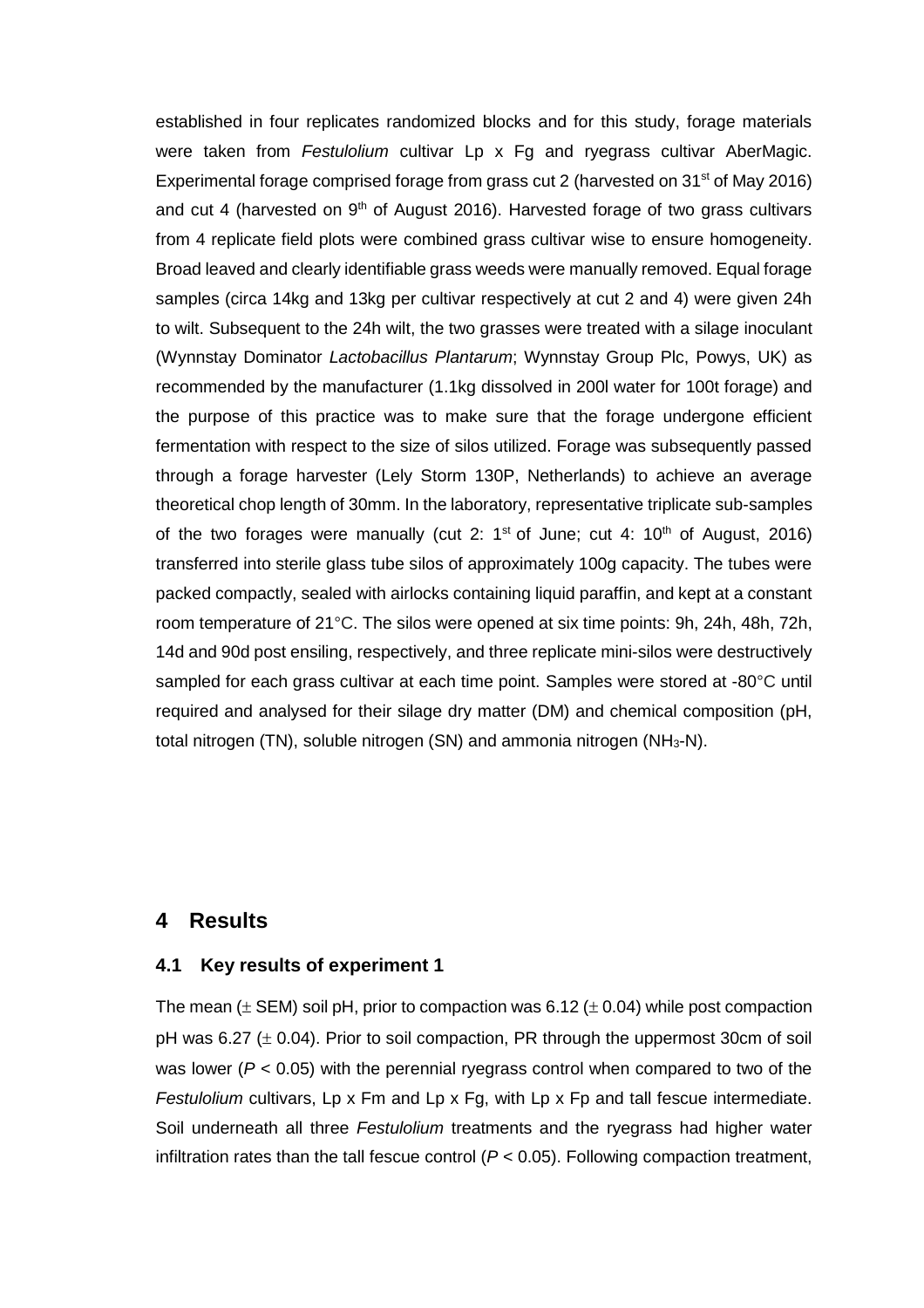In comparison to the non-compacted sub-plots, both BD and PR (0 - 30 cm) were higher in compacted soils ( $P = 0.011$  and  $P < 0.001$  respectively). The PR data showed that the main effect of compaction treatment was mostly evident at a depth of 5 - 15cm. However, whilst soil BD and PR were both negatively affected by compaction, there was no difference between compacted and non-compacted soil treatments in terms of WIR  $(P > 0.05)$ .

Prior to soil compaction, plant TD (no. of tillers 0.1m<sup>-2</sup>) of all three *Festulolium* cultivars were higher than the tall fescue ( $P < 0.05$ ), but did not differ significantly from the ryegrass control. After compaction, TD numbers among the grass types did not differ significantly although the tall fescue still had the lowest tiller number. However, TD were significantly lower ( $P < 0.05$ ) in the compacted sub-plots ( $251 \pm 10$ ) compared to those growing in non-compacted soils (271  $\pm$  14.2). Forage dry matter yield DM yield at the first (9 weeks following compaction) harvest cut in the compacted subplots was lower than in their non-compacted counterparts (2.97  $v$  3.28 t DM ha<sup>-1</sup> respectively ; *P* < 0.001). Conversely, the DM yield of the compacted plots was higher  $(P < 0.01)$  than the non-compacted at the second harvest cut (15 weeks following compaction). There were no further effects of compaction on DM yield following the second cut ( $P > 0.05$ ) and total DMY for all grass harvests with respect to both soil conditions were not significantly different *(P* > 0.05). The DM yield of the first harvest cut of the tall fescue was higher than all other grasses *(P* = 0.01). Ryegrass produced a higher DM yield in the second harvest cut compared to all others (*P* < 0.001), but in the third and fourth cuts, tall fescue had the highest yields (*P* < 0.001). The *Festulolium* treatments had similar DM yield to ryegrass at all cuts except in second cut (Table 5). Tall fescue produced the highest total annual DM yield of all grass treatments (*P* < 0.001). All three *Festulolium* cultivars produced a total DM yield that was not different significantly from the perennial ryegrass control ( $P > 0.05$ ). The RB within  $0 - 15$ cm, 15 – 30cm soil depths and when combined  $(0 - 30$ cm) indicated there was no significant impact of the compaction treatment on root presence. Within 15 – 30cm soil depth, the fescue had higher root numbers ( $P < 0.01$ ) than all the other grasses whilst the ryegrass and the three *Festulolium* cultivars had very similar root numbers. However, for the upper  $0 - 15$ cm soil profile and the overall RB  $(0 - 30$ cm), there was a significant grass x soil compaction interaction  $(P = 0.04)$ , which reflected a tendency (*P* < 0.05) for Lp x Fg to have a higher root biomass than ryegrass in compacted soils whilst higher roots than fescue in non-compacted soil.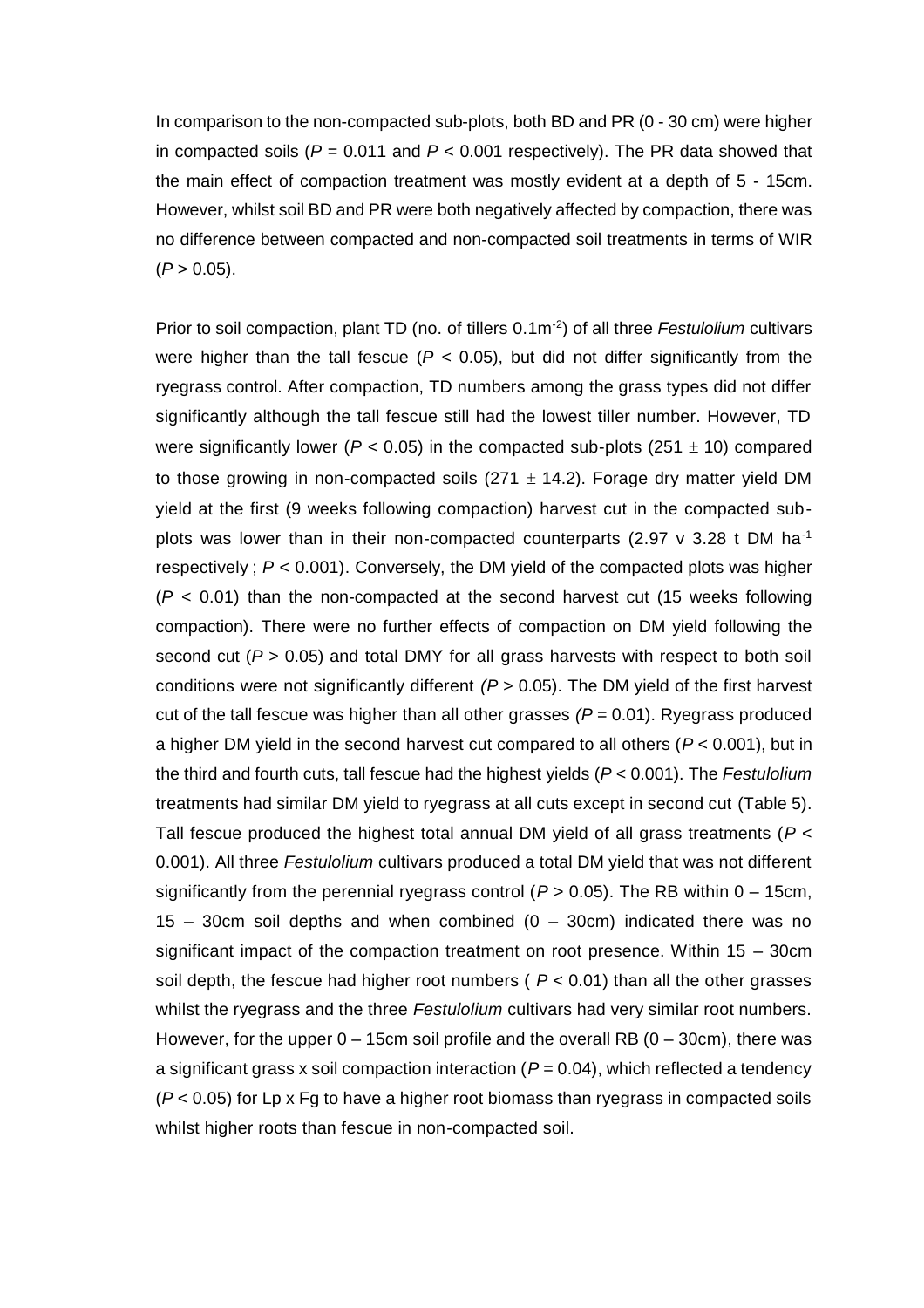## **4.2 Key results of experiment 2**

The results presented below are represented by the key findings of field plot experiment and glasshouse hydroponic experiment respectively.

### **4.2.1 Field experiment**

Experimental data were collected over first and second harvest years of treated grass plots. Further, In the second harvest year (2018), the UK experienced the third driest May-July recorded since 1910 (Hannaford, 2018). The natural field dry conditions in summer 2018 provided ideal testing conditions to measure grass yield performance under soil water deficit conditions.

### **4.2.1.1 DM yield**

In the first harvest year, the ryegrass produced higher total annual DM yield compared to the other grass cultivars (P < 0.001). The tall fescue produced the lowest yield (*P* < 0.001) with both *Festulolium cultivars* achieving similar yields, intermediate to their parental controls. Overall, in the second harvest year (2018), there was no significant difference in DM yield between the ryegrass and *Festulolium* cultivars (*P* > 0.05) but the tall fescue had the highest yield (*P* < 0.05) compared to the other grasses. By Cut 3 of second harvest year (23<sup>rd</sup> July 2018), the tall fescue had a higher DM yield compared to all other treatments and the *Festulolium* treatments had a higher yield compared to the ryegrass (*P* < 0.001).

Throughout the first harvest year (2017), grasses treated with 356 kg N ha<sup>-1</sup> yr<sup>-1</sup> (HN) had a significantly higher DM yield than plots receiving 178 kg N ha<sup>-1</sup> yr<sup>-1</sup> (LN). Overall, the total annual DM yield of grasses treated with high N was similar to that of the low N treatment in the second harvest year. However, with respect to grass and N treatment interactions of annual DM yield, the tall fescue was the only grass to have a significantly higher yield at high N compared to the low N treatment, with all other grasses having a similar DMY at both N application rates.

### **4.2.1.2 Forage N content**

Foliage TN concentrations in 2017 for tall fescue *cv* Dovey were significantly (*P* < 0.01) higher than for ryegrass and both the *Festulolium* cultivars and TN concentrations were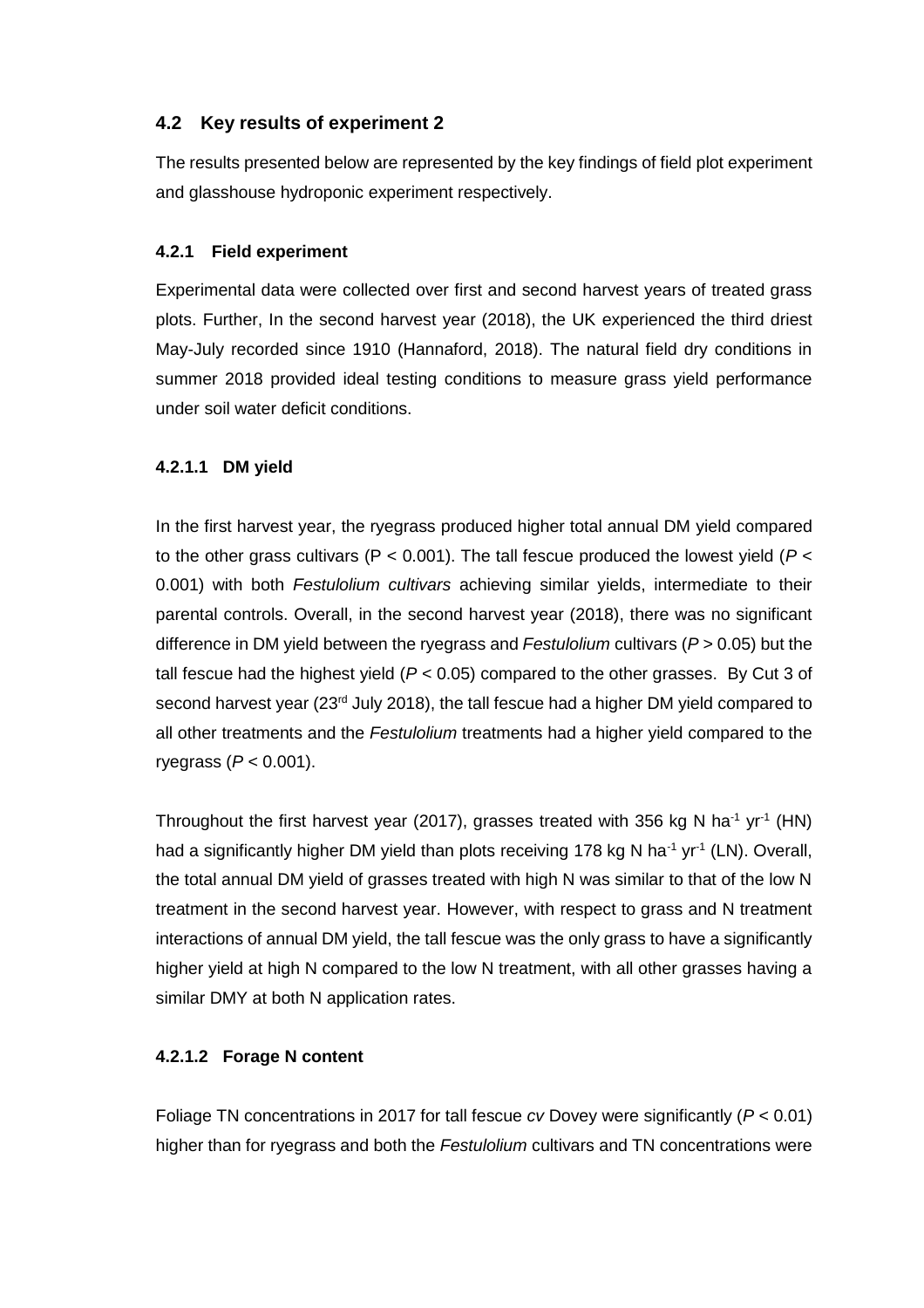not significantly different between ryegrass and *Festulolium* hybrids. In 2018, all grasses had similar TN concentrations in above ground growth.

Grass foliar TN concentrations were compared as per N supply (HN and LN) and higher quantities were observed in HN treated plots regardless of the harvest year (2017: *P* <  $0.001$ ; 2018:  $P = 0.01$ ).

#### **4.2.1.3 Forage total N yield**

Taken over all five cuts in 2017, the overall total annual TN yield of all grasses was similar (*P* > 0.05). Further, overall annual TN yield in 2018 was highest in tall fescue (*P* < 0.01) with TN in the two *Festulolium* similar both to each other and to the ryegrass control. The ranking among the grasses for TN yields remained generally consistent throughout the whole second growing season.

Grass plots treated with HN had a higher annual forage TN yield than LN plots (*P* < 0.001) over the first harvest season which corresponded to the higher foliar DMY found in the grass plots provided with HN. As in 2017, the highest annual TN yield was found in the grasses grown in the HN plots (*P* = 0.01) in second harvest year.

#### **4.2.1.4 Root biomass**

Root biomass collected from soil cores at Cut 1 in the first harvest year (2017) showed Lp x Fg had significantly (*P* < 0.01) higher root biomass than both the tall fescue and Lp x Fm. Although, root biomass was numerically highest in *Festulolium* cv Lp x Fg, the differences in root biomass among grasses were not statistically different for the root biomass collected from the remainder of 2017 and throughout 2018. However, during late Autumn, 2017 (cut 5:  $25<sup>th</sup>$  October), Lp x Fg (mean  $\pm$  SEM 1.60  $\pm$  0.25) had a tendency ( $P = 0.065$ ) for higher root biomass than ryegrass (mean  $\pm$  SEM 1.19  $\pm$  0.16).

Over both growing seasons, N fertilizer rate applications had no measurable effect on root biomass production and this was illustrated by similar root recoveries from the HN and LN plots ( $P > 0.05$ ). However, late Autumn in 2018 (cut 5: 16<sup>th</sup> October), Lp x Fq showed tendencies ( $P = 0.06$ ) for higher root biomass in LN (mean  $\pm$  SEM; 1.70  $\pm$  0.16) plots compared to their HN (mean  $\pm$  SEM; 1.46  $\pm$  0.15) equivalents.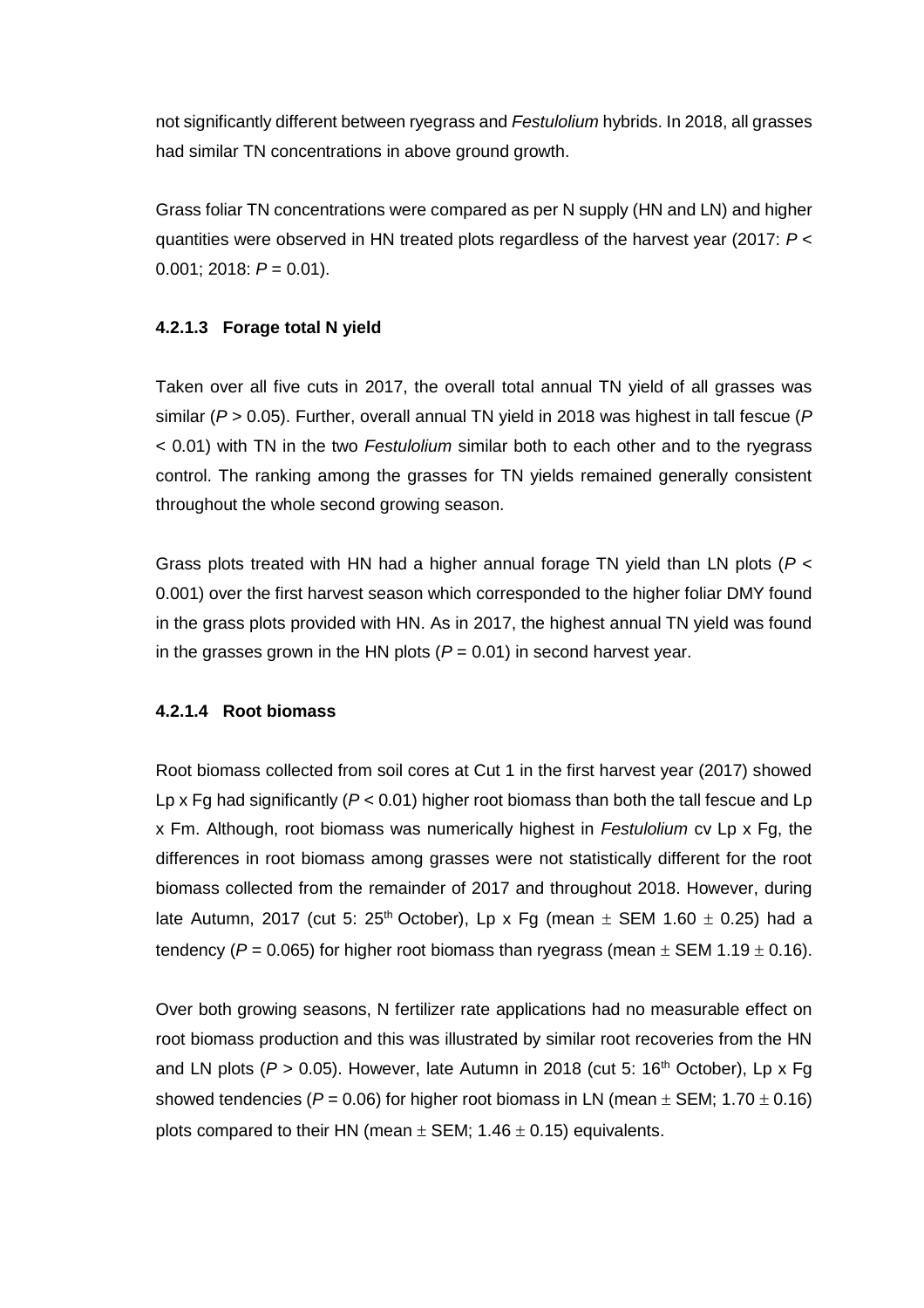#### **4.2.1.5 N use efficiency (NUE)**

Significant interactions between grass types and N application rates were observed in 2017. At LN the ryegrass had a higher (*P* < 0.05) NUE compared to all other grasses. However, the two *Festulolium* cultivars had similar NUE, and were both higher than tall fescue. At HN, NUE for both *Festulolium* cultivars and ryegrass was similar, but tall fescue was significantly lower (*P* < 0.05). All grass plots grown under LN conditions had significantly (*P* < 0.01) higher NUE compared to those growing with HN.

In 2018, the second growing year, at LN, all four grasses had similar NUE. However, contrary to 2017, in HN the tall fescue had the highest (*P* < 0.01) NUE compared to all the other grasses. The other three grasses had similar NUE under HN applications. As in 2017, but to a lesser extent, higher NUE was achieved at LN compared to HN (*P* < 0.05) for all grass cultivars.

#### **4.2.1.6 N uptake efficiency (NupE)**

In 2017, all grasses had similar NupE (*P* > 0.05). Contrary to the overall NUE results, NupE, was higher in HN than in the LN plots (*P* < 0.05) showing the grasses were all potentially benefiting from having higher N uptake.

In 2018, and contrary to 2017, apart from *Festulolium* cv Lp x Fg, all the other grasses had generally similar NupE, irrespective of the rates of N applied. However, Lp x Fg was different under the two N application rates and was significantly higher in NupE (*P* < 0.01) in LN treated plots compared to its HN.

#### **4.2.1.7 N utilization efficiency (NutE)**

In 2017 NutE of ryegrass, Lp x Fm and Lp x Fg was similar and was higher than (*P* < 0.01) in the tall fescue. LN plots had significantly higher NutE than at HN (*P* < 0.01).

Year 2018 data illustrated that at LN, both ryegrass and Lp x Fm were similar, but both were significantly higher than the tall fescue and Lp  $x$  Fg ( $P < 0.05$ ) which were themselves similar (Figure 3.7). At HN, all grass treatments had similar N utilization. As shown in the 2017 results, LN grass plots had higher (*P* < 0.01) NutE than HN in the second harvest year .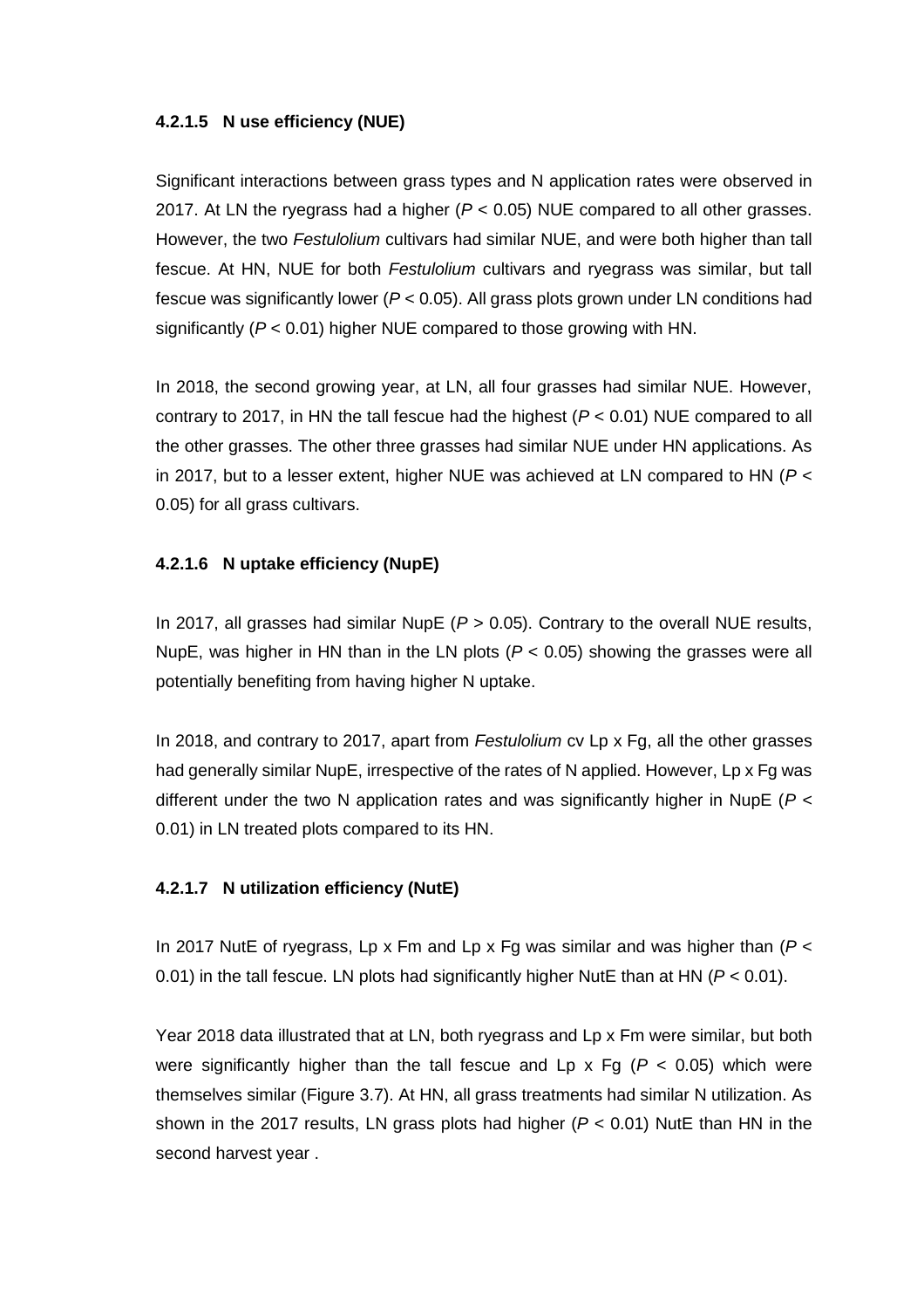#### **4.2.1.8 Root biomass (RB) and nitrogen efficiencies**

A possible correlation between grass underground growth and different aspects of NUE was investigated. In 2017, both NUE (*P* = 0.001) and NutE (*P* < 0.05) were significantly correlated with RB, but no such relationship was evident for NupE ( $P > 0.05$ ,  $r = 0.09$ ). The root biomass when treated as an independent variable was positively correlated with both NUE and NutE ( $r = 0.62$  and 0.45, respectively). The square of the correlation coefficient  $(R^2)$  in 2017 described 39% of the variation in NUE of the grasses and was related to the variation of root biomass. However, root biomass explained only 20% of the variation for NutE.

In the second harvest year (2018), there were also significant and positive correlations between RB and NUE (*P* < 0.001) and NutE (*P* = 0.001) with respective r values of 0.65 and 0.62. As with data in 2017, no correlation in 2018 between RB and NupE was detected (*P* > 0.05, r= 0.34). Furthermore, 43% of variation in NUE in the second harvest year can be explained by variation of root biomass and 39% for NutE.

#### **4.2.2 Hydroponic experiment**

As per baseline data, there were no significant differences between the grass cultivars for the variables measured other than for grass tiller numbers, where two *Festulolium*  cultivars and perennial ryegrass *cv* AberBite had similar numbers, all statistically higher (*P* < 0.05) than the tall fescue *cv* Dovey. There was a tendency (*P* = 0.06) for a positive correlation ( $r = 0.57$ ) between plant tiller number and root biomass. This was obtained from the baseline data where tiller number was featured as an independent variable. Furthermore, 32% of root biomass variation is explained by the plant tiller number variations ( $R^2$  = 0.3212).

Following N treatment, perennial ryegrass and the *Festulolium* cultivars had statistically similar tiller numbers, higher  $(P < 0.01)$  than the tall fescue cultivar. More tillers were obtained in grasses grown in HN‡ than in LN‡. The root to shoot (R/S) ratio of the ryegrass *cv* AberBite was higher (*P* < 0.05) than Lp x Fm but comparable to Lp x Fg and the tall fescue. There was no notable difference of R/S ratio between the two N rates (*P* > 0.05). Other experimental variables such as SDW, RL, RDW and RGR were found to be statistically the same among the grasses and between the two N rates (*P* > 0.05). However, grass root biomass was positively correlated with plant tiller numbers (*P* <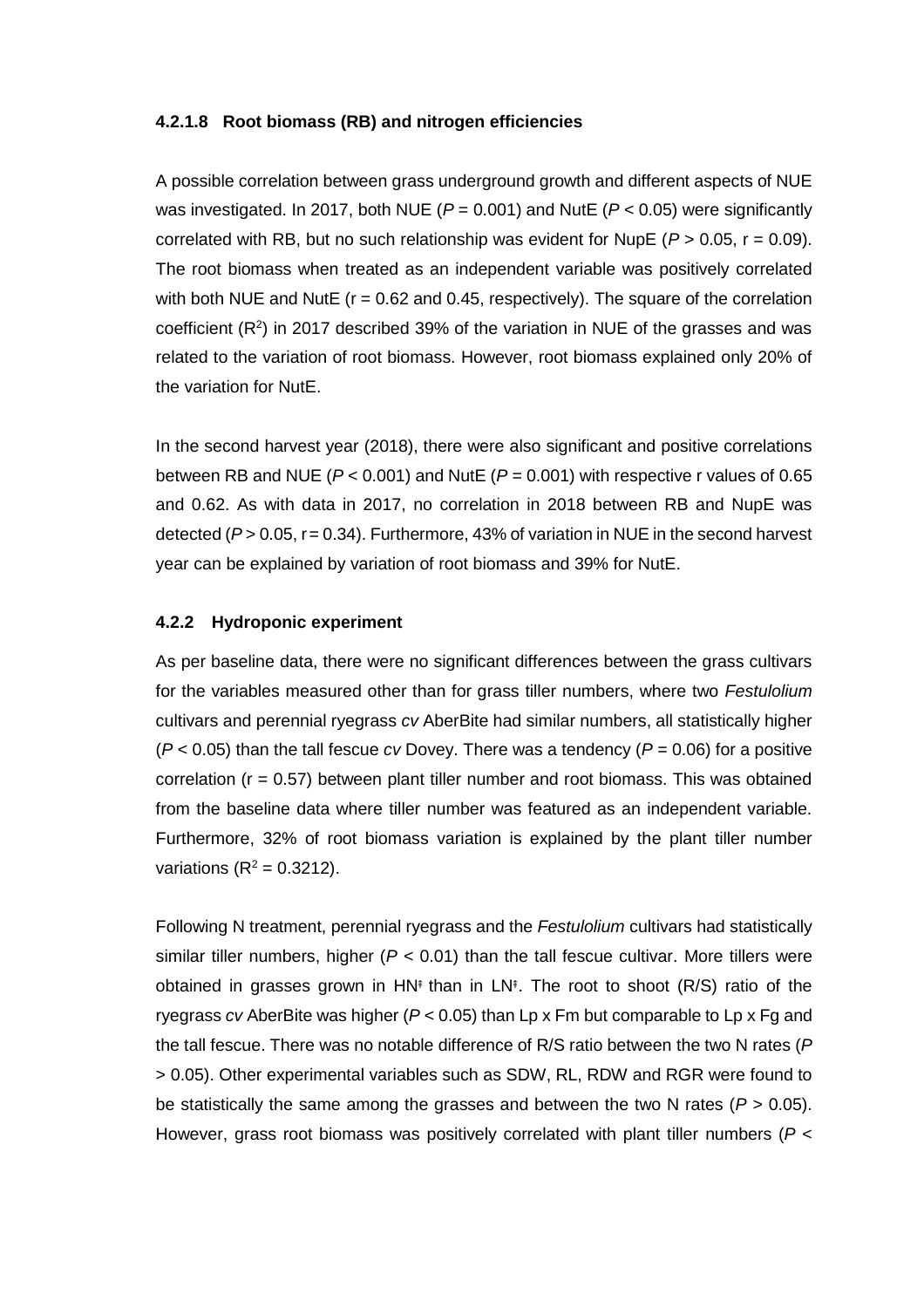0.001, r = 0.7). Tiller number variation explained 48% of root biomass variations ( $R^2$  = 0.4831).

#### **4.3 Key results of experiment 3**

#### **4.3.1 Dry matter**

For both harvest cuts, ryegrass-based silage had higher DM compared to the *Festulolium* cultivar Lp x Fg (*P* < 0.001). With the progression of ensiling time dry matter content of silage were significantly changed irrespective of harvest cut and DM reductions observed in 90d ryegrass silage when compared to original 9h silage were 8.1 g kg<sup>-1</sup> (2.3%) and 12.7 g kg<sup>-1</sup> (2.9%) respectively in cut 2 and 4, however, this reductions for Lp x Fg were only 4.9 g  $kg^{-1}$  (1.5%) and 12.8 g  $kg^{-1}$  (3.9%) subsequently  $(P < 0.05)$ .

#### **4.3.2 pH**

Although forages of both grasses had similar pH (mean  $\pm$  SEM; 6.0  $\pm$  0.01), the pH in silage of Lp x Fg was significantly lower than that of the ryegrass (*P* < 0.001). There was a significant interaction of grass and ensiling time (*P* < 0.001) where both grass silage pH was decreased significantly with increasing ensiling time. Generally, regardless of forage harvest cut, the fall in pH between 9h – 14d of ensiling was apparent however, commonly for both harvest cuts at 14d and 90d both grasses produced silage with equivalent pH.

#### **4.3.3 Crude protein (CP)**

There were significant statistical differences in CP between the silage grass treatments at both harvest cuts where Lp x Fg based silage found with higher CP (cut 2: *P* < 0.05; cut 4: *P* < 0.001) than ryegrass silage. Though, there was not any significant interaction of grass and ensiling time, generally CP content of silages was increased over ensiling time irrespective of harvest cut at least at  $P = 0.001$ . At 90d, comparatively, there was 2.1% and 5.5% higher CP found present within the Lp x Fg silage respectively at cut 2 and 4 than ryegrass.

#### **4.3.4 Soluble N (SN)**

With respective to cut 2, ryegrass silage had a higher SN fraction than the *Festulolium* (*P* < 0.001) but in cut 4, both grass treatments were comparable (*P* > 0.05). Commonly,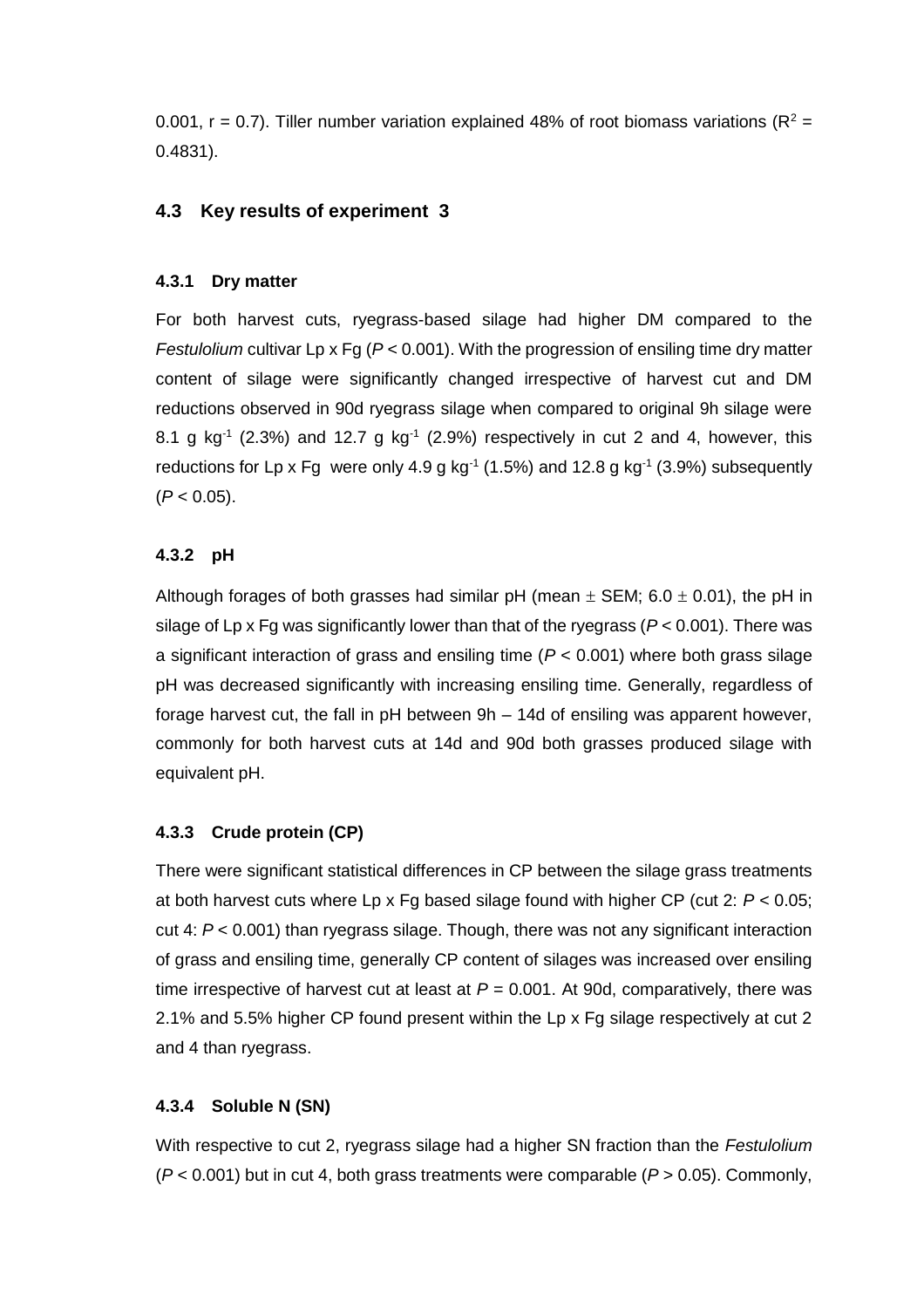the SN content of the silages increased with ensiling time regardless of grass type or harvest cut ( $P < 0.001$ ). Interactions of grass and ensiling time were tended to significant (*P* = 0.05) for harvest cut 2 based silage where both grasses found comparable SN at 9h, but at 24h, ryegrass had significantly higher SN than Lp x Fg. However, at each following time points, silage SN content were similar between both grasses. For harvest cut 4 silage, there was not significant interaction between grass and ensiling time which led equivalent SN of grass treatments at each time points eventually to made grass silage with similar SN content between grasses.

### **4.3.5 Ammonia N (NH3-N)**

The ryegrass silage had a comparable NH3-N concentration as with *Festulolium* silage made by forages harvest at both cut 2 and 4 ( $P > 0.05$ ). With increasing ensiling time, NH3-N generally increased (*P* < 0.001) for both grasses at two harvest cuts.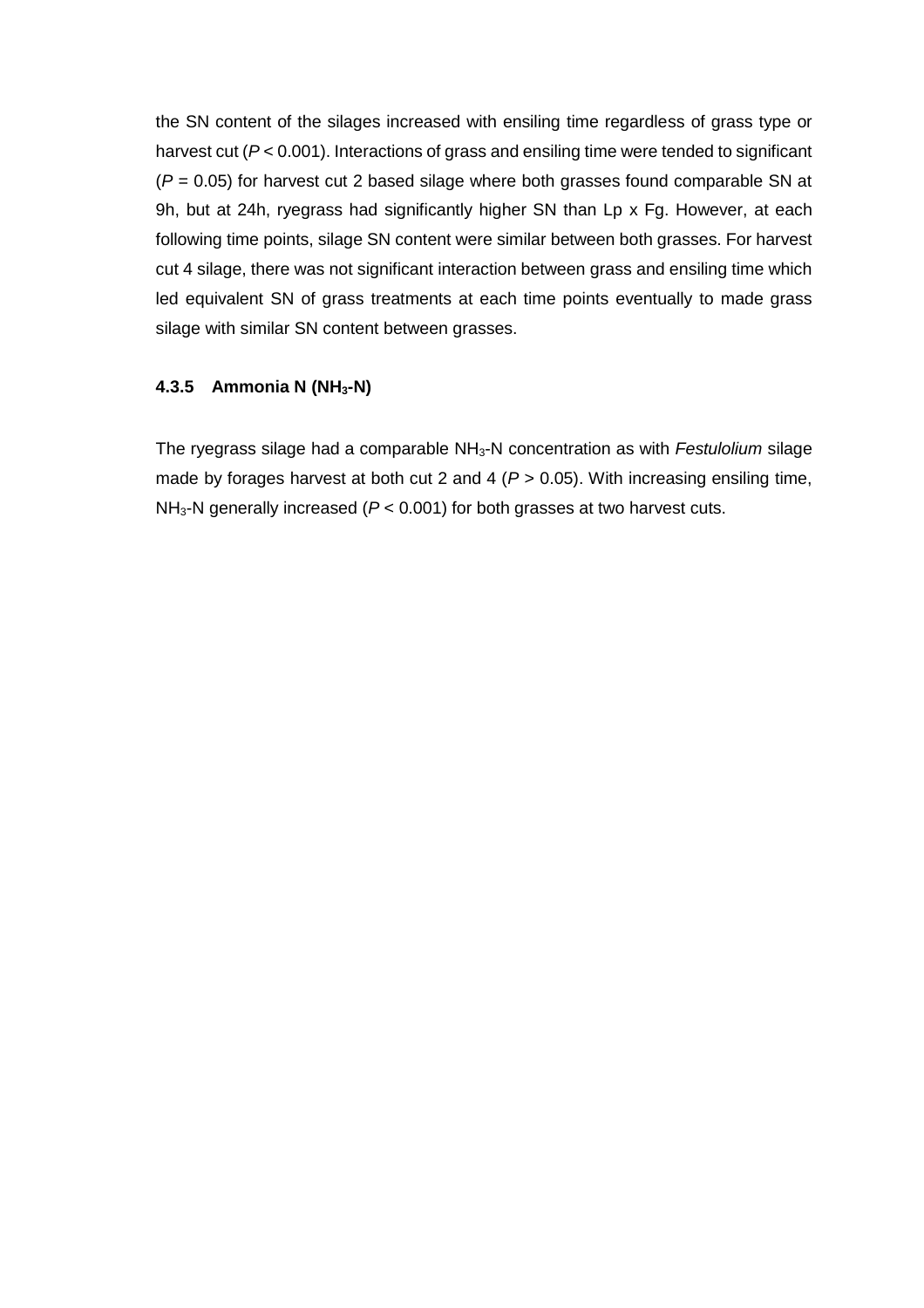# **5 General Discussion**

Experimental specific discussions have been presented in the thesis. This discussion cover the general aspects of each experiment comparatively giving attention to the key findings.

### *5.1* **Forage productivity of** *Festulolium*

Throughout this study, above ground productivity of *Festulolium* was investigated and compared to the two control varieties in terms of their tiller density, dry matter yield (experiment 1 & 2); their foliar N content as a measure of forage quality and protein yield (experiment 2); and, the extent of proteolysis during ensilaging (experiment 3).

Grass tiller density was quantified in the current work as this is one of the determinant factors of DMY (Wilman and Mohamed, 1980). Tiller density also represents root potential as every tiller is expected to produce an individual root (Matthew *et al*., 2001). The findings of both the field compaction experiment (experiment 1) and the hydroponic experiment (experiment 2) illustrated the comparable tiller numbers found in three *Festulolium* cultivars (Lp x Fm, Lp x Fg, Lp x Fp). Furthermore, no significant differences were found in tiller density to the current National Listed perennial ryegrass variety, AberBite.

From the study of the NUE, the findings provided the total annual DMY of the *Festulolium* cultivars (Lp x Fm and Lp x Fg), perennial ryegrass, and tall fescue over two consecutive years. In the first harvest year (2017) where the field plots had been previously sown and established in autumn 2016, the perennial ryegrass had the highest DMY, while the tall fescue had the lowest. The yield difference between the two control grass varieties can be most-likely explained by the comparatively rapid establishment of the ryegrass, as previously shown by Casler and Duncan (2003) and slower field establishment of the fescue (Raeside *et al*., 2012) and lower tiller density as confirmed in the experiments here and described in compaction experiment (experiment 1) and N use experiment (experiment 2). The intermediate DMY of the *Festulolium* compared to the ryegrass and fescue controls when grown under similar conditions maybe the compound effect of their hybridization. However, the following harvest year (2018), where extreme summer drought was encountered, produced a different outcome for the rankings for the grass DMYs. The total annual DMY of the ryegrass and the *Festulolium* (Lp x Fm & Lp x Fg) were similar, but interestingly, the summer cut DMY (equivalent to cut 3) showed a higher above ground growth for the both *Festulolium* than their ryegrass counterpart. In recent years, occurrences of drought in the UK summer have led to livestock-based industries having to find alternative feed sources to grass to feed farm animals;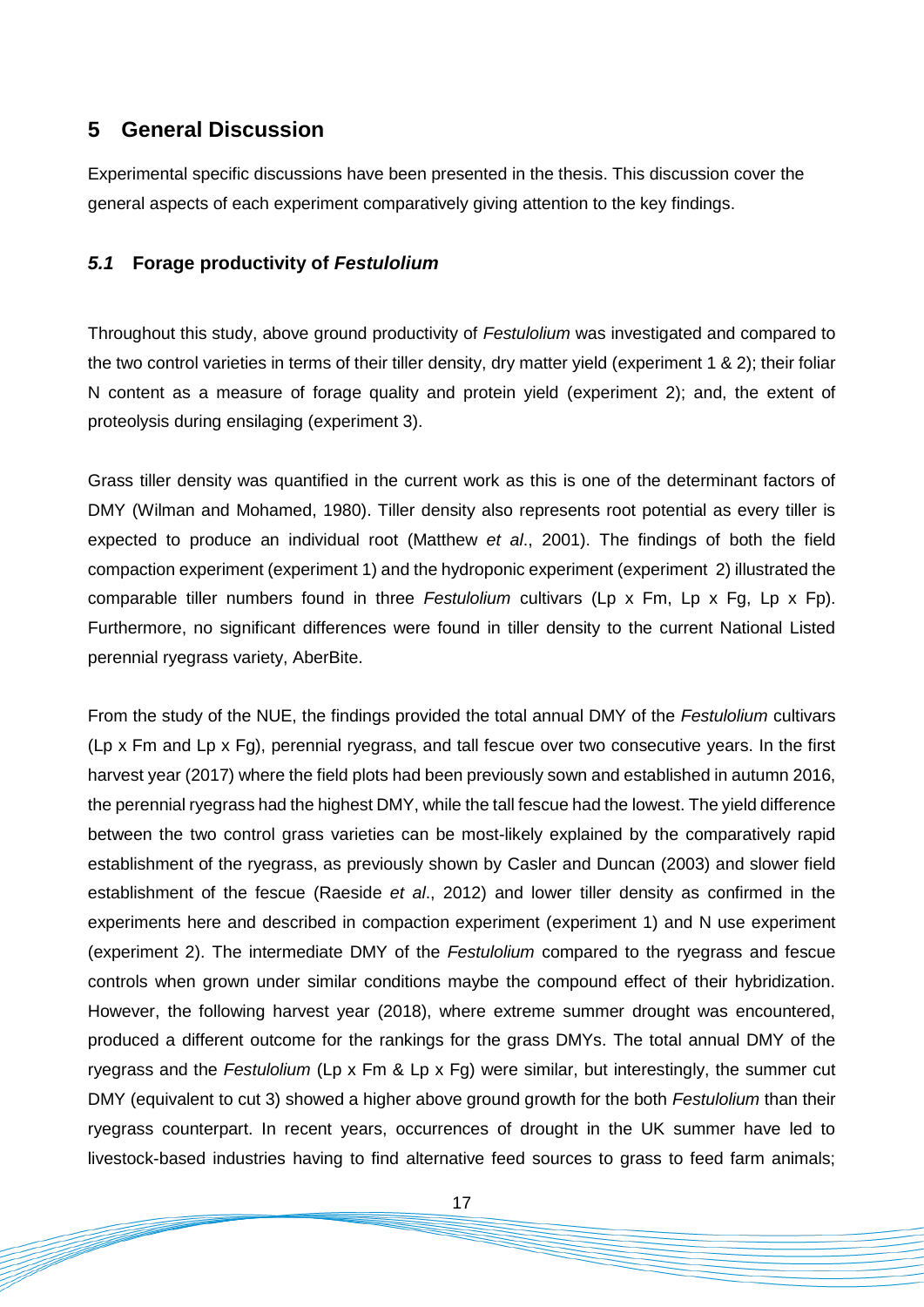highlighting a feed security threat to UK livestock systems (Unsworth *et al*., 1993; Agriculture and Horticulture Development Board: AHDB, 2014; Morison and Matthews, 2016). Thus, indications that *Festulolium* cultivars, such as those used here, may help safeguards forage production during water stress, are noteworthy. Further supporting these conclusions, the total annual DMY findings presented in compaction experiment (experiment 1) using mature field plots (>4 years) growing under non-drought stress conditions, showed the persistency and potential of *Festulolium* to produce above ground growth which was equivalent to that found from perennial ryegrass and this was previously reported by Humphreys., *et al*. (2014) and Macleod *et al*. (2013). Hence, under favourable conditions the *Festulolium* populations described here ensure efficient forage production, and may indeed provide some additional resilience to grasslands as they encounter climatic related abiotic stresses.

Nitrogen is a fundamental element of living organisms and for intensively managed grasslands have to regular N fertilizer applications, considered an important agronomic practice necessary to maintain enhance productivity hence, it is the most utilized mineral nutrient (Li *et al.*, 2015). The soil available N content has great impact on plant nutrient profile (King *et al*., 2012) and hence is linked with amount of animal protein ingestion. The experiment described here on the NUE revealed that a higher rate of N application increased the N concentration of forage, as confirmed by other studies (Aavola & Kärner, 2008; Martin *et al*., 2017; Delevatti *et al.,* 2019). Climate predictions (Jenkins *et al.,* 2009; Gornall *et al.,* 2010), indicate a propensity for prolonged drought and flood events, which are expected to increase in their severity in future. It is important to optimise N supply to support a healthy soil and optimal forage and, thus, livestock production under UK climatic conditions (Goulding *et al*., 2008). However, it is also essential to avoid an excess in N supply, which may lead to gaseous losses (Chadwick *et al*., 2018) and may not be compatible with grass uptake capabilities during a drought period and may result in a surplus of N in the soil (Stark & Firestone, 1995; Weltzin *et al*., 2006). Accumulations of soil N, topped up by further applications are likely to lead to leaching (Decau *et al*., 2004) and losses in run-off during wet winter periods and those are detrimental to the environment. Leaching of plant available N has been the main cause of impede plant N recovery (Lynch, 2013). Comparable foliar N concentrations and annual N yields were observed in *Festulolium* cultivars Lp x Fm and Lp x Fg and in perennial ryegrass in both harvest years respective to experiment 2. However, as per experiment 1, 49% and 32% respectively, higher soil nitrate content was found in soils under Lp x Fq and Lp x Fm than under ryegrass at the end of growing season and may be indicative a of their lower requirement for supplementary N during the next growing year. However, the differences were not significant statistically, as stated, and were not confirmed by differences in NUE in the experiment reported here (N use experiment: experiment 2). Further, perhaps longer-term, studies on this may be warranted. In the current study, it is possible that the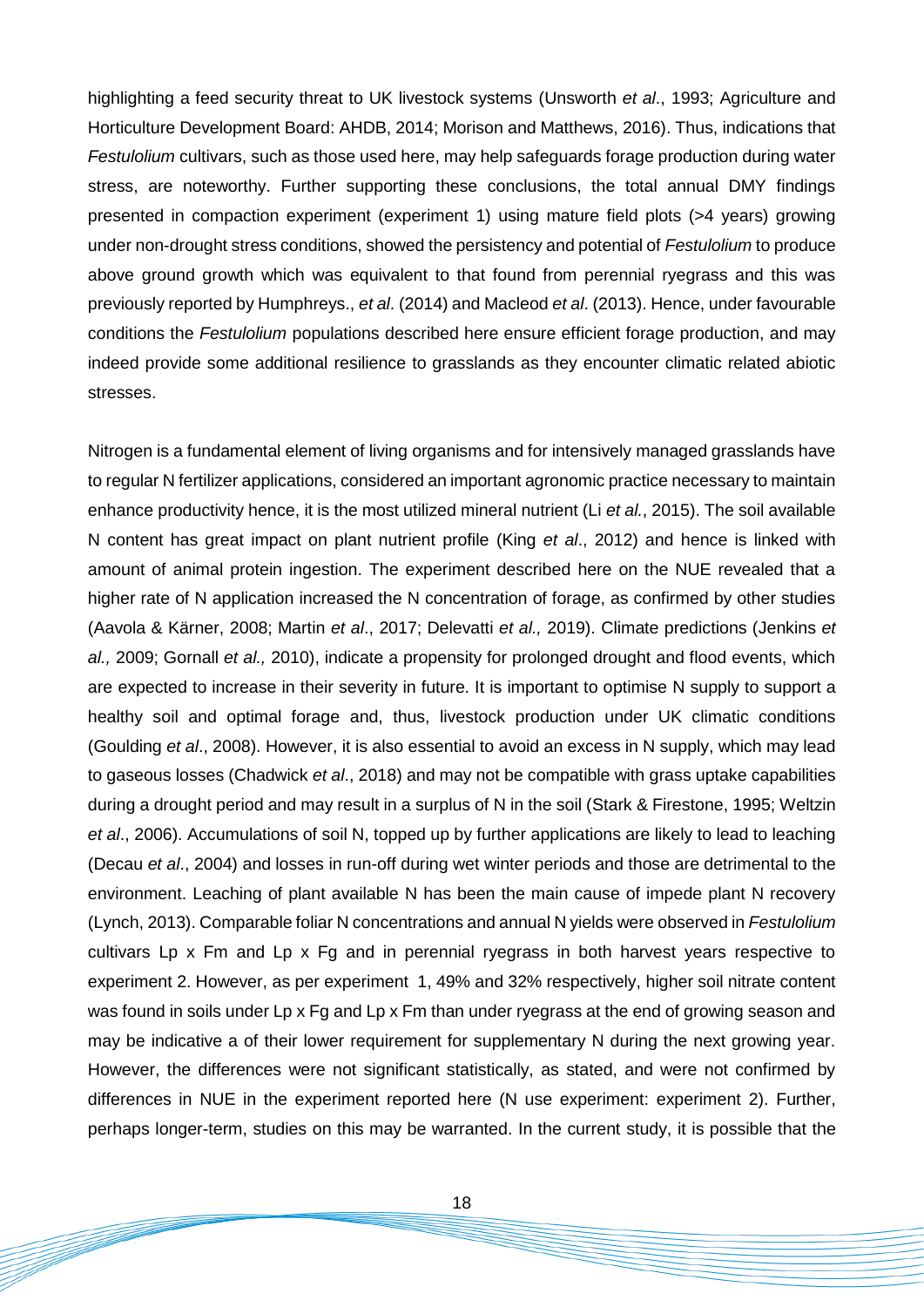drought during the second growing year (experiment 2) may have had an impact on the NUE findings.

The findings overall in the current studies, provide evidence that at the very least the N requirements for *Festulolium* do not exceed those for perennial ryegrass in order to achieve equivalent yields and forage quality. These results can be added to other independent studies involving both the current *Festulolium* cultivars e.g. Humphreys., *et al.* (2014), Macleod *et al*. (2013) and outcomes from alternative *Festulolium* cultivars that demonstrate similar excellent field performance such as the variety AberNiche, the first *Festulolium* variety to gain entry onto the UK's Nationally Recommended Variety List as stated by Humphreys., *et al.,* 2014. For the successful adoption of *Festulolium* by UK farmers as an alternative to perennial ryegrass, it should require N application rates that are at least equivalent, in order to achieve a comparable forage productivity when assessed as monocultures in accordance with standardized NIAB field trial protocols used for impartial assessments prior to entry onto the UK National Recommended Variety lists (Humphreys., *et al*., 2014) and fit-for-purpose for wide-scale commercial use.

Onsets of multiple stresses both climatic and edaphic encountered by grasslands will undoubtedly compromise on annual yields. These abiotic factors interact with grass species natural growth cycles, differences in ontogeny and resilience and persistency and will result in uneven availability of highquality fodder for livestock use throughout the year. In particular suppressed grass winter growth will result in very limited access to fresh forage for farm animals in the UK. Conserved forage, harvested when grass is in plentiful supply earlier in the year, has an important role as fodder for livestock during the winter when live forage supplies are curtailed. Silage is conserved as a major winter feed in UK and its protein and energy content can affect NUE within ruminants (Böttger *et al.,* 2019). The fresh foliar N concentrations were found to be similar for ryegrass and *Festulolium* (values here for each, respectively; as shown in experiment 2) but did not reflect what was found in the N fractions for these forages during ensilage. Experiment 3 showed that in grass comparison, silage from *Festulolium* cultivar Lp x Fg had a higher CP concentration than in ryegrass, regardless of the forage harvesting date (whether spring (cut 2) or summer (cut 4)). Furthermore, the findings reported here for the first time, provide some evidence that Lp x Fg based silage will, compared to perennial ryegrass, comprise lower SN fractions in forage harvested early in the season specifically at 24h of ensiling. Later, finding suggests there was a reduced early phase protein breakdown (proteolysis) in *Festulolium cv* based silage, when use cut 2 forage. A difference between the two grasses in their protein stability (favouring Lp x Fg) when subjected to ingestion by ruminants has been suggested (Shaw, 2006). The hypothesis of that study was that this reduce proteolysis was derived from the presence of heat shock proteins which were active in Lp x Fg hybrids but not in ryegrass during the early hours following grass ingestion. The hypothesis suggested the stress tolerance in the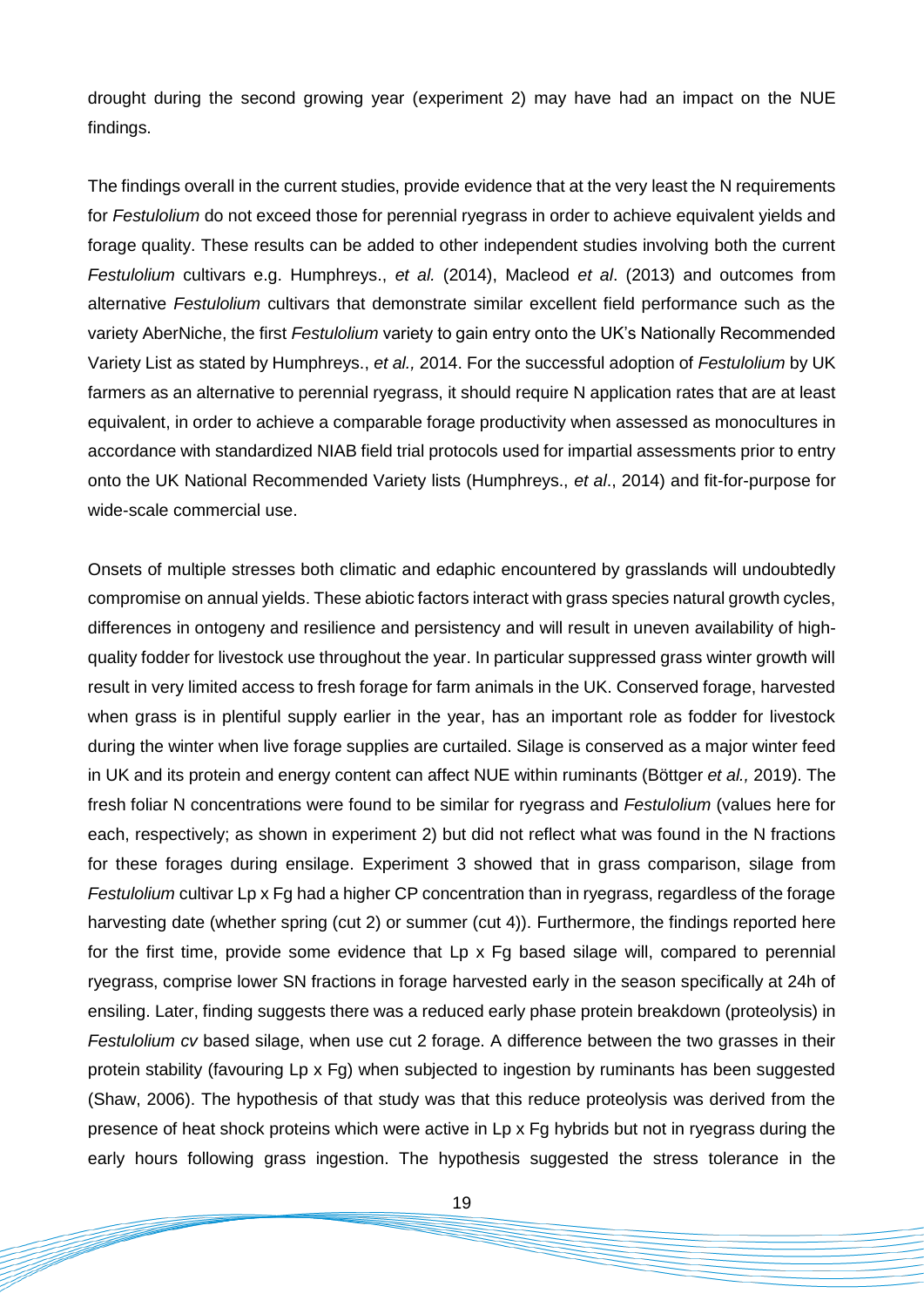*Festulolium* derived from its tall fescue parent which regularly would encounter high temperatures in its natural environment. The tall fescue parent had a Mediterranean origin where high temperatures were encountered regularly. Shaw (2006), O'Donovan (2015), Kamau (2017), and Kamau *et al.* (2018) through a series of PhD studentships developed the hypothesis and demonstrated the enhanced protein stability expressed and inherited in Lp x Fg (and *L. multiflorum x F. arundinacea var glaucescens*) hybrids. The current study results are the first to extend the previous findings from the *in-vitro* rumen digestion simulations to investigate these properties of *Festuloliums* during ensiling. The findings of silage experiment (experiment 3) presented in the current study demonstrated that the use of spring cut Lp x Fg as silage would, compared to a UK National Listed ryegrass, may shield against protein breakdown particularly at early stage. The outcome of this silage experiment showed that overall, this *Festulolium* produced a silage with a higher average crude protein content over 90 days of ensiling (typical storage time before silage if fed to livestock) than the ryegrass control, highlighting the potential for *Festulolium* to help provide feed security in livestock systems.

#### **5.2 Root productivity of** *Festulolium* **and relations to above ground growth**

The *Festulolium* root ontogeny and architecture, as explained by previous studies (Humphreys., *et al*.*,* 2013; MacLeod *et al.,* 2013; Humphreys., *et al*.*,* 2018), was given due consideration in the compaction and NUE experiments presented here (experiment 1 and 2). The root productivity of *Festulolium* was compared with ryegrass and tall fescue under two different conditions firstly, under soil compaction (experiment 1), secondly, at different N application rates (experiment 2). Soil compaction of UK grasslands is known to be a limiting factor in grassland productivity (AHDB, 2015). Diminished soil physical (Hodgson, 1997; Food and Agriculture Organization: FAO, 2008; Bullock and Gregory, 2009; Mossadeghi *et al.*, 2016), chemical (Drew and Sisworo, 1979; Abbasi & Adams, 1998; Głąb and Gondek, 2014; Kuncoro *et al*., 2014; Neira *et. al*., 2015) and biological (Maraun *at al*., 1998; Larsen *et al*., 2004; Chan & Barchia, 2007; Van Klink *et al.,* 2015) characteristics were reported as a consequence of compaction; with a reduction in grass forage productivity (Edmond, 1964; Singleton and Addison, 1999; Menneer *et al.*, 2005). Furthermore, degraded soil due to compaction is likely to reduce the ecosystem services provided by grasslands, which covers >70% of the agricultural land in the UK (Department for Environment, Food and Rural Affairs: DEFRA, 2017). Soil compaction, when it occurs alongside excessive rainfall can further increase the degree of damage to soil health (Patto *et al*., 1978; Buliski and Sergiel, 2014). Any evidence for potential new grass swards that are able to withstand and be more resilient to such compaction events are very welcome and support strategies to aide future sustainability of livestock production systems.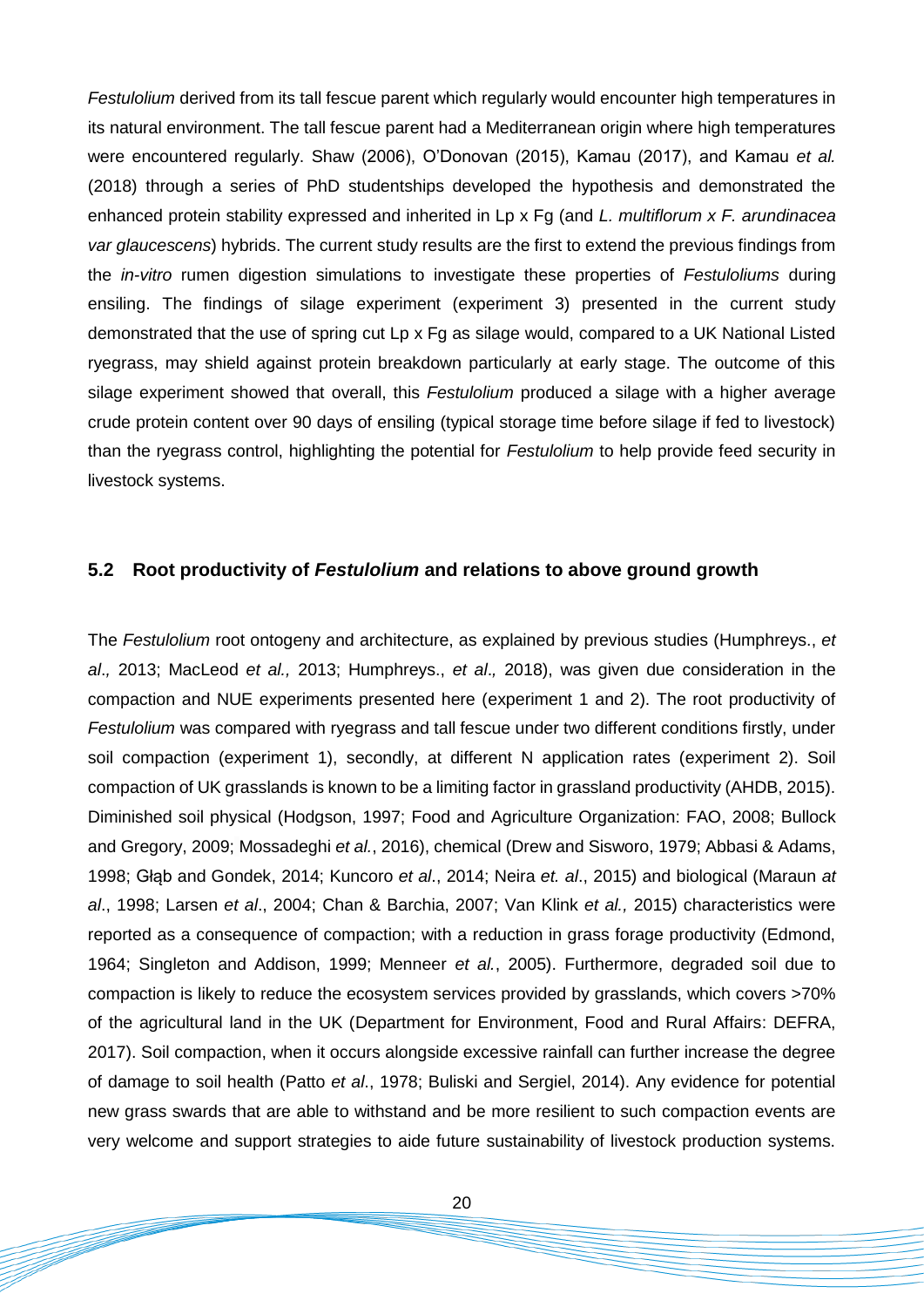Grass tillers provide a degree of 'cushioning' against the impacts of soil compressed by animal hooves or machinery wheels. At least comparable tiller productivity of *Festulolium* compared to ryegrass may capable of providing equal physical soil safeguard to animal hooves and wheels however, such benefit of *Festulolium* may prominent under repetitive compaction conditions (as found in grazing grasslands) when consider tiller reduction (Ryegrass; 12.8%, Lp x Fg; 0.3%) subsequent to compaction compared to non-compaction soil condition. Further, as mentioned earlier, abundant tillers may provide more bases to generate roots (Matthew *et al*., 2001) and this relationship was proved by significant and positive correlation found between root biomass and tiller density of plants as per the results of hydroponic study of experiment 2 in current work.

However, from the root studies the most notable finding was that of the *Festulolium* cultivar Lp x Fg, tended to have a higher root biomass in the top 0 – 15 cm of soil compared to perennial ryegrass in compacted soil (Compaction experiment: experiment 1). Roots available in soil profile increase soil shear strength to improve resistance against external forces (Tengbeh, 1993) which eventually may minimize level of soil compaction damage under repetitive compaction events and in long term, may aid post compaction soil recovery. Furthermore, a higher root biomass in soil would add numerous soil benefits from a wider perspective, particularly the ecosystem value associated with improved soil structure (Bardgett *et al*. 2014; Bardgett, 2017) in addition to carbon sequestration potentials (Kell, 2011). The research presented in this thesis formed part of a five-year BBSRC-Linked Sureroot Project (IBERS). Parallel studies were conducted to evaluate the potential of *Festulolium* aligned with elite clover cultivars under both monoculture and mix grass/clover swards. Further work tested *Festulolium* on participatory farm sites to study the effects of differing conditions, notably differing soil types. The findings of the on-farm studies, as reported by Powell *et al*. (2018), showed a mean higher WIR under monoculture *Festulolium cv* AberNiche (an Italian ryegrass *Festulolium* hybrid) compared to a control hybrid ryegrass (*cv* AberEve) during the autumn. In contrast, it is recognised that the current work presented here is limited to one specific location and one soil type (based on clay loam) but it did show a similar effect for the perennial ryegrass and *Festulolium* types studied prior to compaction, with all three *Festulolium* (Lp x Fm, Lp x Fg and Lp x Fp) and ryegrass *cv*  AberBite having a higher WIR compare to tall fescue *cv* Kora in spring 2016. However, following soil compaction, these differences in soil WIR were no longer significant although the soil under *Festulolium cv* Lp x Fp (Prior), Lp x Fg and Lp xFm showed 25%, 56% and 40% higher infiltration than ryegrass respectively. In a separate study conducted as part of the Sureroot project, Collins *et al*. (2019) conducted at IBERS Gogerddan and in close proximity to the present work (on loamy and silty soil attributed to Denbigh series) found a higher water infiltration under a novel white clover hybrid (*cv* AberLasting) compared to that of under the red clover (*cv* AberClaret), white clover (*cv* AberDai), perennial ryegrass (*cv* AberMagic) and *Festulolium* (Lp x Fm). Li *et al.* (2017) on the "Farm-Platform" at North Wyke research Station, Rothamsted Research on hydrologically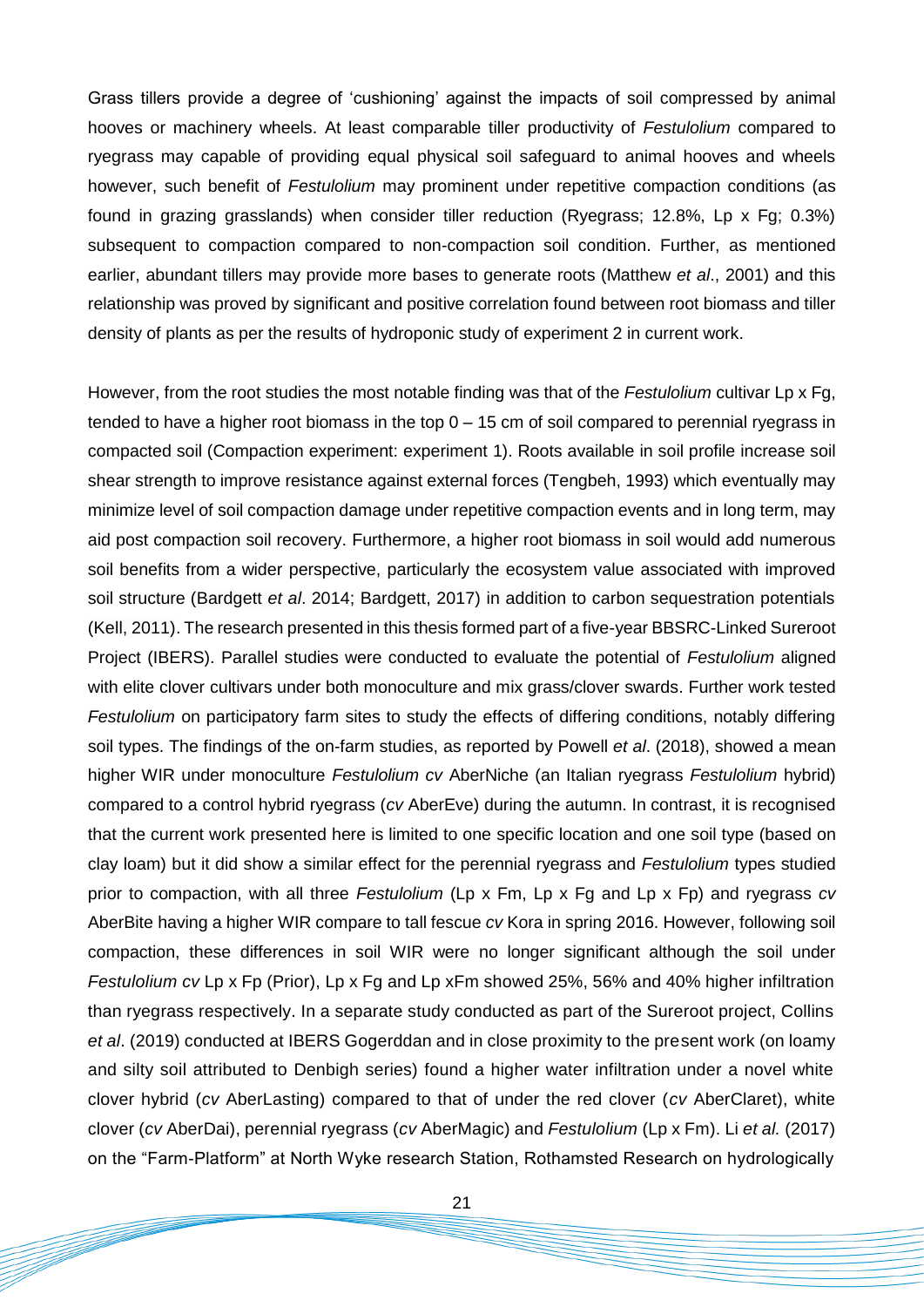isolated fields demonstrated how a mixture of *Festulolium cv* Prior (equivalent to Lp x Fp used in current study) and a white clover variety in comparisons to permanent grasslands, enhanced soil water retention and thereby its immediate release following heavy rainfall. Increased soil water infiltration may delay the starting time of water run off following heavy rain hence, possible soil safeguard and improved soil hydrology are noteworthy. Further, selecting *Festulolium* and clover cultivars which facilitate infiltration to be in a sward mix may enhance the effect and may a better solution for grassland flooding. It is important to note that increased below ground growth of *Festulolium* under compaction not diminish the above ground growth compared to ryegrass agreeing with Turner *et al*., 2008 hence, overall, the above and below ground growth attributes of *Festulolium* together may provide higher resilience than perennial grasslands to mitigate compaction.

The root ontogeny of *Festulolium* over the growing season and with the age of sward when grow in stony, well-drained loam soil (Rheidol series) was interesting. For example, as shown by experiment 2 findings, when root cores harvested (from 0 – 15cm depth) simultaneous to first cut of initial harvest year (2017), the *Festulolium cv* Lp x Fg showed at least similar root biomass of ryegrass and higher roots than tall fescue and Lp x Fm. However, when roots were analysed for their biomass in autumn (in same harvest year) simultaneous to fifth harvest cut, the tendency of having higher roots in Lp x Fg compared to ryegrass was revealed. This root ontogeny may be compromised by severe drought during second harvest year (2018) of same experiment and resulted similar roots biomasses among the grass cultivars. In compaction experiment (experiment 1), when root cores collected from four years old grass swards (0 – 30cm depth) in late autumn, 2016 from compacted and non-compacted soils, the *Festulolium cv* Lp x Fg showed a tendency for a higher root productivity than ryegrass and tall fescue respectively. Generally, year 2016 and 2017 represented favourable weather conditions for grass growth and may allowed *Festulolium cv* Lp x Fg to perform well in terms of root growth compared to ryegrass specifically in later in growing season (autumn) regardless sward age. This root ontogeny of *Festulolium* showed and explained previously by Humphreys., *et al*., 2018. Roots aid nutrient uptake by plants and the efficiency depends on plant above ground traits and root system architecture related traits (Rao *et al*., 2016) such as root biomass (Li *et al.,* 2015), number of axial roots, root area, length, branching, penetration ability, rooting depth (Rao *et al*., 2016). Further, De Vries and Bardgett (2016) emphasised that root and forage biomass were the main plant dynamics that influence soil N retention.

Evaluating for any potential root growth advantages by *Festulolium* when presented with contrasting N supply was considered worthy of study in experiment 2. In the field experiment, the NupE of Festulolium cultivar Lp x Fg under low N supply (178 kg N ha<sup>-1</sup> year<sup>-1</sup>) was found to be higher than that of the ryegrass during the second harvest year (2018) which included an extremely dry summer.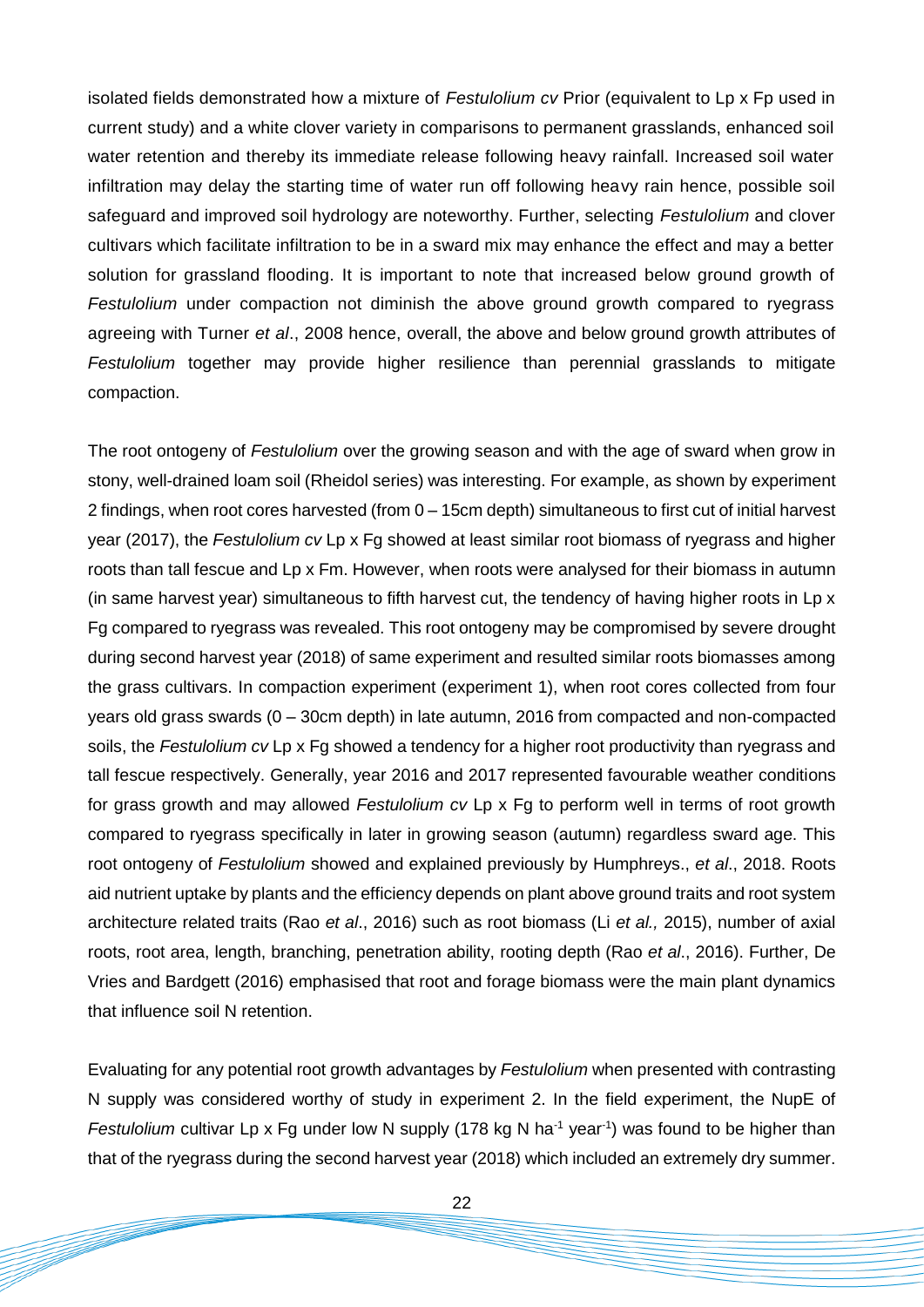This indicated a possible higher uptake of applied N by the *Festulolium* cultivar even at low supply when under potential drought stress. Furthermore, in the same harvest year, N utilization of ryegrass and Festulolium cultivar Lp x Fm were comparable both at low and high (356 kg N ha<sup>-1</sup> year<sup>-1</sup>) N supply. Both grasses were better than Lp x Fg at low N. Therefore, having higher N uptake of Lp x Fg at low N does not guarantee it better utilization. To confirm the economic value of increasing N uptake and utilization, Kant *et al.* (2011) estimated that annually 1.1 billion US\$ can be saved globally by increasing those N efficiencies by just 1 per cent. Overall, the forage and root productivity of *Festulolium* may improve N utilisation in plant-soil system.

These main findings of the N use experiment showed not only the potential of *Festulolium* cultivars to address the extreme conditions but also to reveal more opportunities of producing different cultivars for a specific target as they shown cultivars specific characteristics (e.g. differing root behaviours at compaction and N responses). Therefore, plant breeders and geneticist have the challenge to design grasses equipped against climate distresses and its related other severe outcomes like compaction and N use.

### **6 Industry messages**

*Festuca*-*Lolium* complex has been gaining special attention in the regions of adverse climatic conditions for grass growth and development often encountered due to its higher resistance and adaptability to such environments. As interspecific hybrids *Lolium* and *Festuca* species (*Festulolium*) share some complementary traits bringing the potential benefits of both parents to the fore (Thomas and Humphreys, 1991). Although the focus of the current work was the suitability for *Festulolium* to be used within a UK livestock system context, it is also widely discussed with respect to the global challenges facing agriculture, with respect to climate change derived abiotic stresses (e.g. Ghesquiere *et al*., 2010). The current study revealed that first harvest year total forage DM yield productivity of a UK National Listed ryegrass was higher when the weather conditions were optimal for grass growth (experiment 2) but findings on the total forage yield (when sward >4 years) in experiment 1 showed there was a comparable yield of *Festulolium*. Under drought stress and very early in the growing seasons (latter indicative of winter grass growth), this study found a higher forage yield for *Festulolium* hybrids compared to ryegrass (experiment 2). Beyond this, the reduced proteolysis in certain *Festulolium* cultivars, shown in related studies under rumen like conditions, was supported by the findings presented here (experiment 3) for reduced proteolysis during early phase of ensiling particularly when use spring cut forages. Resistance to proteolytic activities for *Festulolium* cultivar Lp x Fg was observed during ensiling also proved stress tolerance of hybrids but making silage with a higher crude protein concentration when considering average over 90 days of ensiling.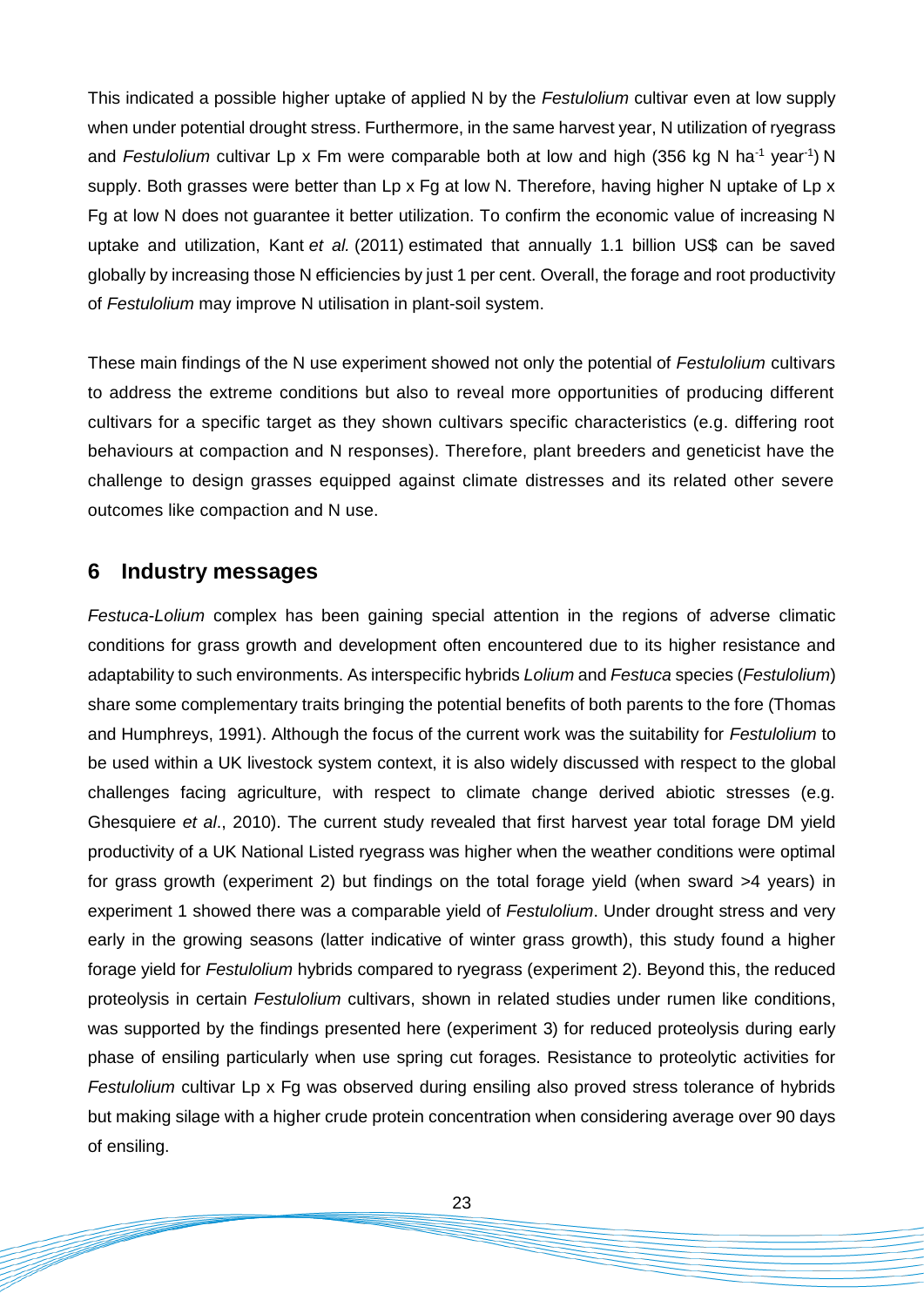The tendency for a higher below ground root biomass of *Festulolium* cultivar Lp x Fg under compaction (experiment 1) illustrated various possible soil benefits and related ecosystem services that confirms earlier research. Positive correlations of grass root biomass and N use and utilization indicate *Festulolium* may aid above ground growth and resilience of *Festulolium*. The higher N uptake of certain *Festulolium* both at low N supply and water deficit also worth.

Though, equality among *Festulolium* cultivars experimented in current study for certain measurements were detected, they were also distinct in some cases. The use of different related fescues as parent material offers the potential for "designer-breeding" for alternative target traits. Further investigations of *Festulolium* progenies and alternative fescue species' genomes to complement with related ryegrass may provide further opportunities for farmers to use these novel grasses, depending on their key attributes and the requirements of the end user. Plant phenotypic traits are the compound effects of interactions between genotype and environments hence, future field trials of *Festulolium* under various soil and climatic conditions may generate broader agronomical and ecosystem benefits. For example, exploring *Festulolium* rooting at greater depth alongside the potential for C sequestration by deeper rooting under various field conditions (the current study was limited to 30cm maximum soil depth and a particular soil type). Future investigation of flood resilience of *Festulolium* compared to ryegrass would also be the interest of industry.

The compaction treatment employed here was a "one time only" and not a repetitive process, as generally found in grasslands which may be subjected to repeated compaction during throughout the season. Hence, future work to evaluate integrated effect of soil compaction under real grassland compaction conditions and to study its interaction with variable N application rates (exploring full N response curve) both warrant further investigation. Broadening the approach, looking at other nutrient supply like P and respective grass use efficiencies alongside of other forage quality characteristics such as fibre content, dry matter digestibility and metabolizable energy might also be interesting in terms of future perspectives. Further advances in the methodologies to aid the detection of the root architecture and ontogeny, including branching, number of lateral roots, strength, root surface area, number of root tips and diameter at various soil types, of *Festulolium* cultivars would enable a greater assessment of their wider employability within livestock systems. Furthermore, it is recognised that the research undertaken here, whilst fully considering livestock systems did not include any animal-based experiments. These will be required to determine the effects of *Festuloliums* on livestock productivity and their environmental impact through evaluation of enteric methane emission and ammonia and nitrous oxide release from excreta, which are essensially linked with ruminant N use efficiencies. Finally, economic assessment of adopting *Festulolium* in place of ryegrass together with their environmental footprints will ease their selection.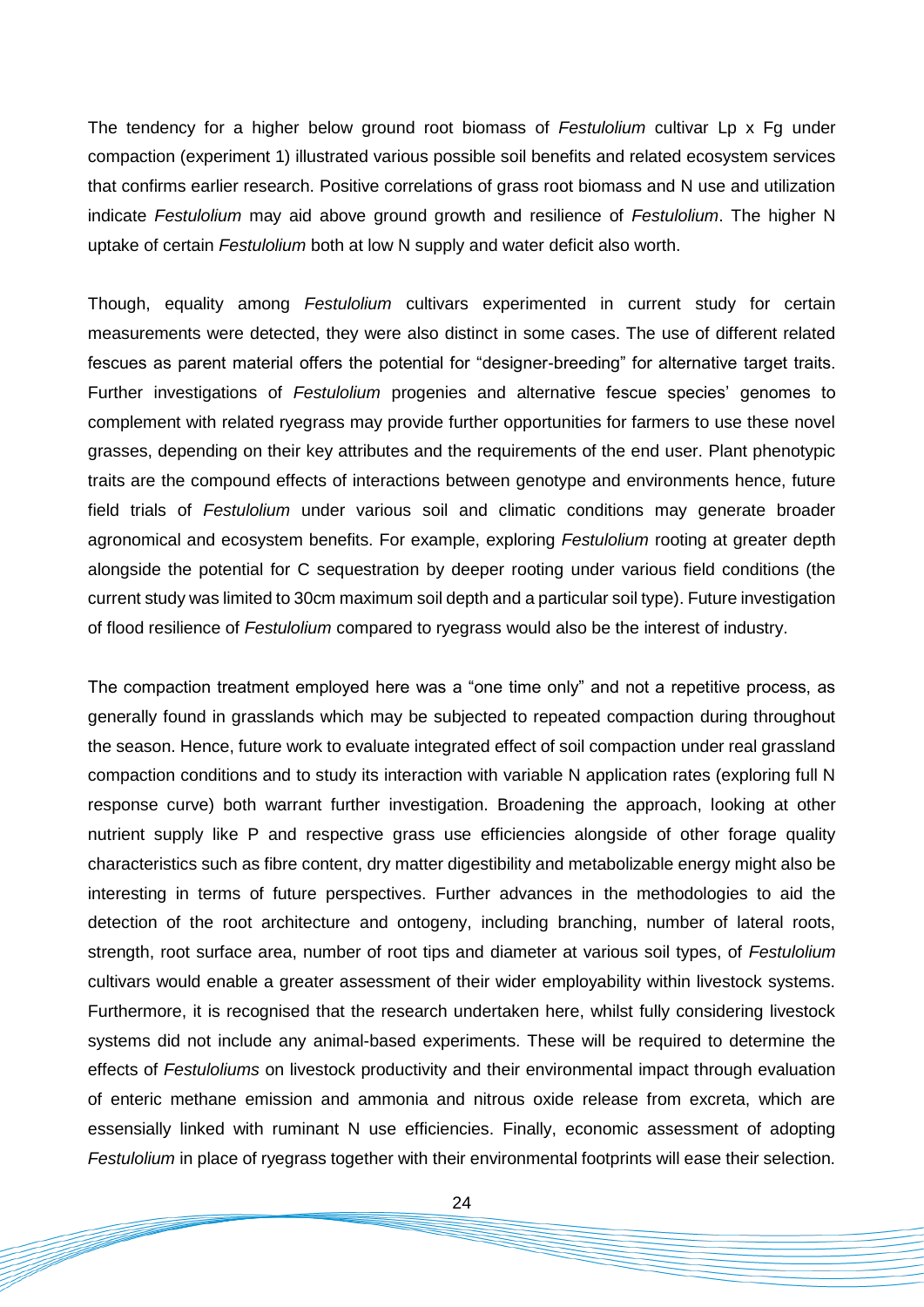# **7 References**

Aavola, R. and Kärner, M., 2008. Nitrogen uptake at various fertilization levels and cutting frequencies of Lolium species. *Agronomy Research* 6, 5–14

Abbasi, M.K. and Adams, W.A., 1998. Loss of nitrogen in compacted grassland soil by simultaneous nitrification and denitrification. *Plant and Soil* 200, 265–277. doi:10.1023/A:1004398520150

Agriculture and Horticulture Development Board (AHDB), 2014. Second report: GB cattle health & welfare group, [Online], Available at: http://beefandlamb.ahdb.org.uk/wpcontent/uploads/2013/06/CHAWG-Annual-Report-2014.pdf, [accessed Feb 18 2019]

Agriculture and Horticulture Development Board (AHDB), 2015. Technical articles: Counting-thecost-of-compaction [Online], Available at: https://dairy.ahdb.org.uk, [accessed Nov 19 2018]

Bardgett, R.D., 2017. Plant trait-based approaches for interrogating belowground function. *Biology and Environment*. doi:10.3318/bioe.2017.03

Bardgett, R.D., Mommer, L., De Vries, F.T., 2014. Going underground: Root traits as drivers of ecosystem processes. *Trends in Ecology and Evolution*. doi:10.1016/j.tree.2014.10.006

Böttger, C., Silacci, P., Dohme-Meier, F., Südekum, K. H., Wyss, U., 2019. The effect of herbage conservation method on protein value and nitrogen utilization in dairy cows. *Agriculture* (Switzerland) 9. doi:10.3390/agriculture9060118

Buliski, J and sergiel, L., 2014. Effect of moisture content on soil density – compaction relation during soil compacting in the soil bin. *Agriculture* 64. [Online], Available at: http://agro.icm.edu.pl/agro/element/bwmeta1.element.agro-6edf0f36-2f85-4849-b6a0- 33d91e4fba3c/c/afe2014no64p05-13.pdf. [accessed Feb 09 2019]

Bullock, P. and Gregory, P.J., 2009. *Soil in the urban environment. [Online], Available at:* https://books.google.co.uk/books, [accessed Feb 16 2019]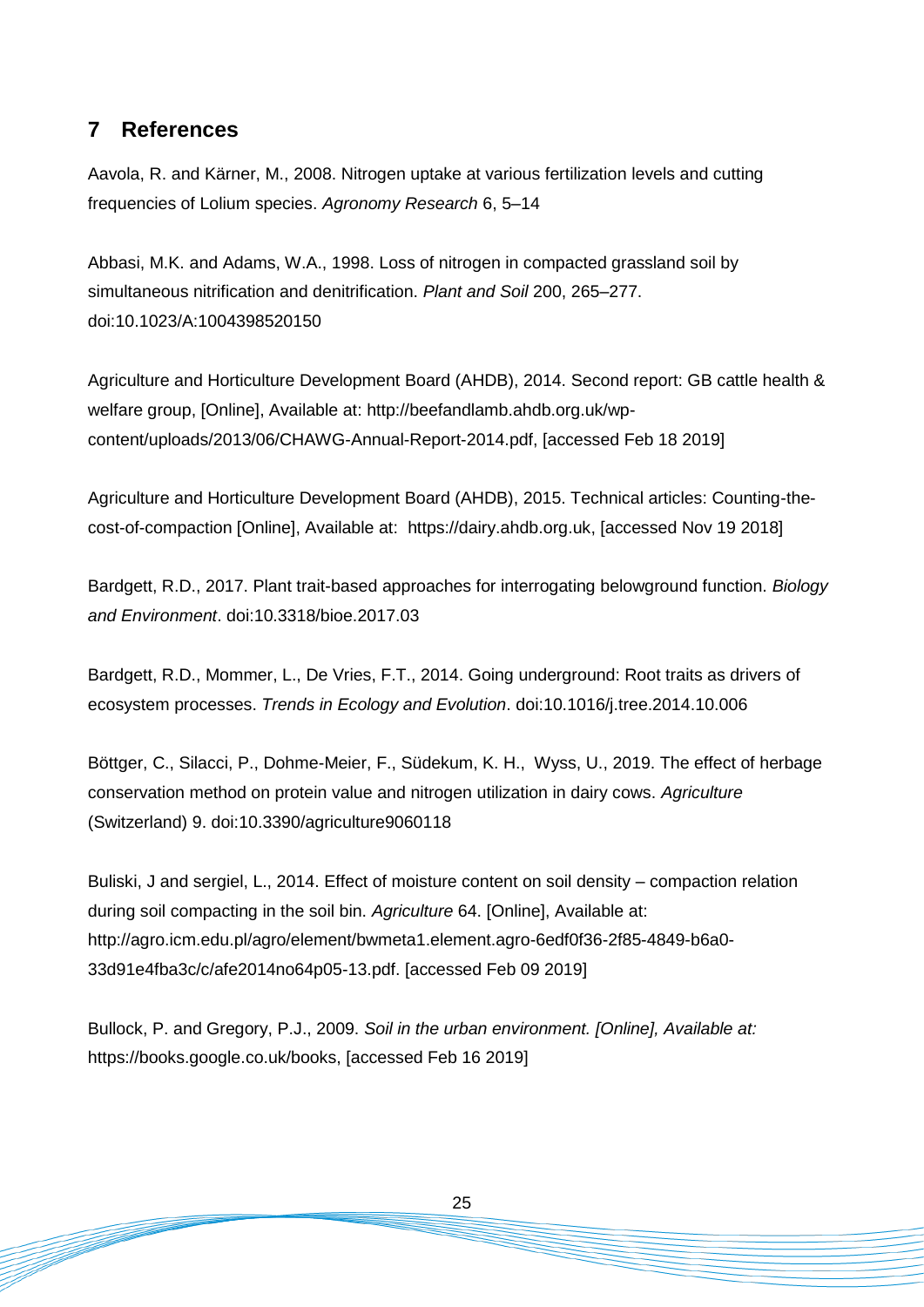Casler, M.D. and Duncan., R.R., 2003. Turfgrass biology, genetics, and breeding. John Wiley & Sons, Inc; Hoboken: 2003, [Online]. Available at: https://www.wiley.com/en-gb/Turfgrass Biology, Geneticsm and Breeding p-9780471444107. [accessed May 30 2019]

Chadwick, D. R., Cardenas, L. M., Dhanoa, M. S., Donovan, N., Misselbrook, T., Williams, J. R., Thorman, R., McGeough, K., Watson, C., Bell, M., Anthony, S., Rees, R. M., 2018. The contribution of cattle urine and dung to nitrous oxide emissions: Quantification of country specific emission factors and implications for national inventories. *Science of the Total Environment* 635, 607–617. doi:10.1016/j.scitotenv.2018.04.152

Chan, K.Y. and Barchia, I., 2007. Soil compaction controls the abundance, biomass and distribution of earthworms in a single dairy farm in south-eastern Australia. *Soil and Tillage Research* 94, 75–82. doi:10.1016/j.still.2006.07.006

Collins, R, Marley, C, Williams, K, Sanderson, R., Humphreys, M.W., 2019, Approaches to breeding forages for improved soil structure: the 'Sureroot' project.' Paper presented at BGS/BSSS Winter Meeting, Birmingham, United Kingdom of Great Britain and Northern Ireland, 19 Mar 2019 - 19 Mar 2019, pp. 19-22

De Vries, F.T. and Bardgett, R.D., 2016. Plant community controls on short-term ecosystem nitrogen retention. *New Phytologist* 210, 861–874. doi:10.1111/nph.13832

Decau, M.L., Simon, J.C., Jacquet, A., 2004. Nitrate Leaching under Grassland as Affected by Mineral nitrogen Fertilization and Cattle Urine. *Journal of Environmental Quality* 33, 637–644. doi:10.2134/jeq2004.6370

Delevatti, L. M., Cardoso, A. S., Barbero, R. P., Leite, R. G., Romanzini, E. P., Ruggieri, A. C., & Reis, R. A., 2019. Effect of nitrogen application rate on yield, forage quality, and animal performance in a tropical pasture. *Scientific Reports* 9. doi:10.1038/s41598-019-44138-x

Department for Environment, Food and Rural Affairs (DEFRA), 2017, Agriculture in the United Kingdom, [Online], Available at: https://assets.publishing.service.gov.uk/government/uploads/system/uploads/attachmentdata/file/7 41062/AUK-2017-18sep18.pdf, [accessed Feb 20 2019]

Drew, M.C. and Sisworo, E.J. 1979. Development of waterlogging damage in young barley plants in relation to plant nutrient status and changes in soil properties. *New Phytologist*, 82, 301–314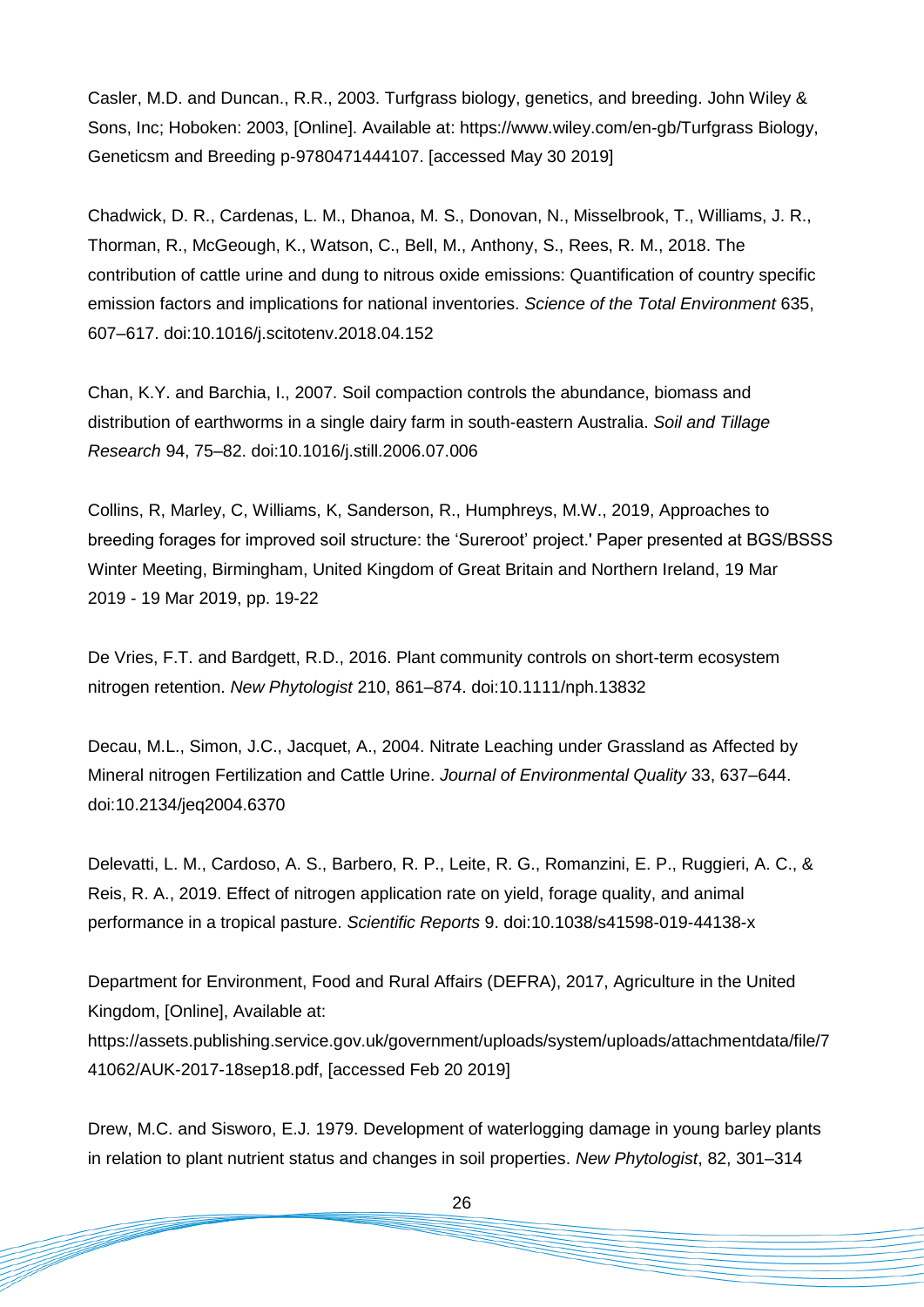Edmond, D.B., 1964. Some effects of sheep treading on the growth of the 10-pasture species, *New Zealand Journal of Agriculture Research*,7, pp.1-16, [Online], Available at: https://books.google.co.uk/books, [accessed Feb 16 2019]

Food and Agriculture Organization (FAO), 2008. Soil compaction in England and Wales: The causes of soil compaction, [Online], Available at: http://agris.fao.org, [accessed Feb 16 2019]

Głab, T. and Gondek, K., 2014. The influence of soil compaction and N fertilization on physicochemical properties of Mollic Fluvisol soil under red clover/grass mixture. *Geoderma* 226–227, 204–212. doi:10.1016/j.geoderma.2014.02.021

Gornall, J., Betts, R., Burke, E., Clark, R., Camp, J., Willett, K., & Wiltshire, A., 2010. Implications of climate change for agricultural productivity in the early twenty-first century. Philosophical Transactions of the Royal Society B: *Biological Sciences*. doi:10.1098/rstb.2010.0158

Goulding, K., Jarvis, S., Whitmore, A., 2008. Optimizing nutrient management for farm systems. Philosophical Transactions of the Royal Society B: *Biological Sciences*. doi:10.1098/rstb.2007.2177

Hannaford, J., 2018. UK hydrological status update- early August 2018, [Online], Available at: https://www.ceh.ac.uk/news-and-media/blogs/uk-hydrological-status-update-early-august-2018, [accessed Feb 19 2019]

Hodgson, J, M., 1997. Describing and sampling soil profiles, 3rd ed in *Soil Survey Field Handbook*. Technical Monograph no.5, Soil Survey and Land Research Centre, Silsoe: Cranfield University

Humphreys, M. W., Farrell, M.S., Detheridge, A., Scullion, J.S., Kingston-Smith, A. and O'Donovan, S.A. 2013. Resilient and multifunctional grasslands for agriculture and environmental service during a time of climate change in A. Helgadottir, A. Hopkins, eds. *The Role of Grasslands in a Green Future. Threats and Perspectives in Less Favoured Areas. Grassland Science in Europe.* 18, 335-337

Humphreys, M. W., O'Donovan, J., Boyle, R., Camargo-Rodriguez, A., Marley, C., Williams, K., Farrell, M.S., Brook, J., Gasior, D., Loka, D, Collins, R.P., Marshall, A.H., Allen, D.K., Yadev, R.S., Dungait, J.A.J., Murray, P. and Harper, J., 2018. Root imaging showing comparisons in root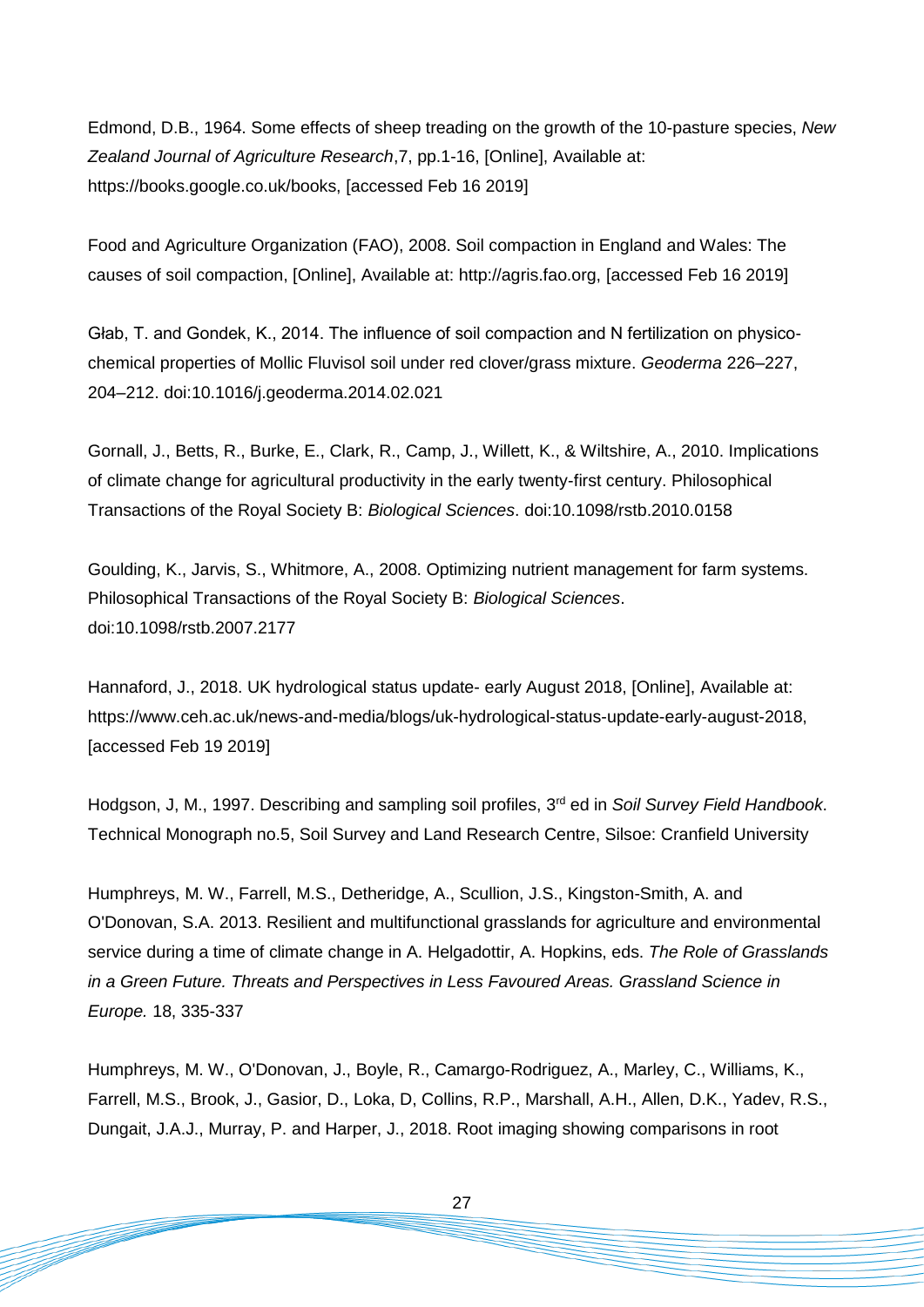distribution and ontogeny in novel *Festulolium* populations and closely related perennial ryegrass varieties. *Food and Energy Security,* 7, doi: 10.1002/fes3.145

Humphreys, M. W., O'Donovan, S. A., Farrell, M. S., Gay, A. P., & Kingston-Smith, A. H., 2014. The potential of novel Festulolium  $(2n = 4x = 28)$  hybrids as productive, nutrient- use- efficient fodder for ruminants. *Food and Energy Security* 3, 98–110. doi:10.1002/fes3.50 Jenkins, G.J., Perry, M.C., and Prior, M.J. 2009.The climate of the United Kingdom and recent trends. Met Office Hadley Centre, Exeter, UK

Kamau, S., Belanche, A., Humphreys, M., Kingston-Smith, A., 2018. Manipulation of rumen nitrogen flows by use of *Festulolium* hybrids in rumen simulation fermenters, in: *Breeding Grasses and Protein Crops in the Era of Genomics*. Springer International Publishing, 121–124. doi:10.1007/978-3-319-89578-9 22

Kamau, S.K., 2017. Biochemical and genetic mechanisms in plants for improved protein delivery to grazing ruminants, PhD thesis, Aberystwyth University, Wales, UK

Kant, S., Bi, Y.M., Rothstein, S.J., 2011. Understanding plant response to nitrogen limitation for the improvement of crop nitrogen use efficiency. *Journal of Experimental Botany*. doi:10.1093/jxb/erq297

Kell, D.B., 2011. Breeding crop plants with deep roots: Their role in sustainable carbon, nutrient and water sequestration. *Annals of Botany*. doi:10.1093/aob/mcr175

King, C., McEniry, J., Richardson, M., & O'Kiely, P., 2012. Yield and chemical composition of five common grassland species in response to nitrogen fertiliser application and phenological growth stage. Acta Agriculturae Scandinavica Section B: *Soil and Plant Science* 62, 644–658. doi:10.1080/09064710.2012.687055

Kuncoro, P.H., Koga, K., Satta, N., Muto, Y., 2014. A study on the effect of compaction on transport properties of soil gas and water. II: Soil pore structure indices. *Soil and Tillage Research* 143, 180–187. doi:10.1016/j.still.2014.01.008

Larsen, T., Schjønning, P., Axelsen, J., 2004. The impact of soil compaction on euedaphic Collembola. *Applied Soil Ecology* 26, 273–281. doi:10.1016/j.apsoil.2003.12.006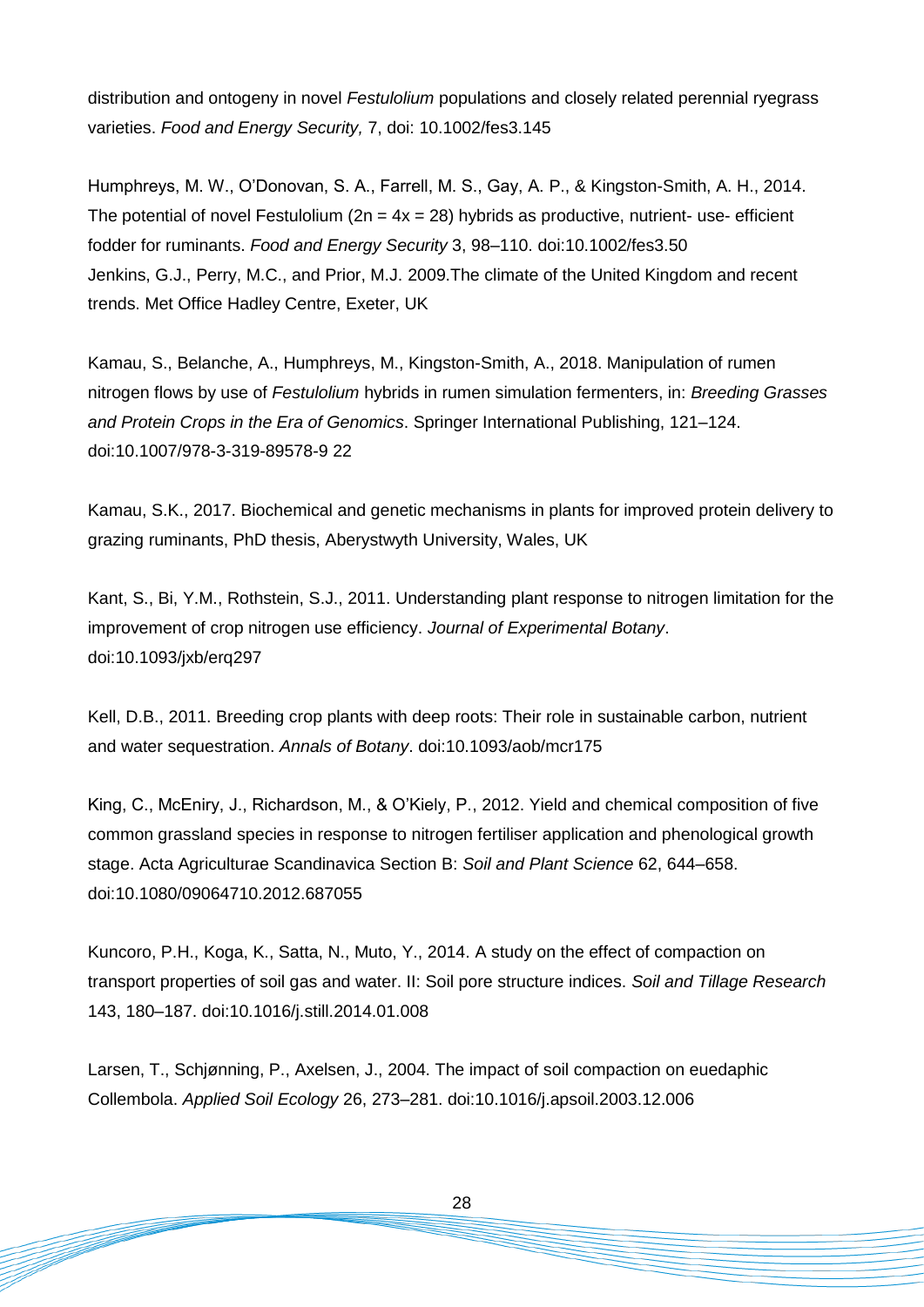Li, Y., Liu, Y., Harris, P., Sint, H., Murray, P. J., Lee, M. R. F., & Wu, L., 2017. Assessment of soil water, carbon and nitrogen cycling in reseeded grassland on the North Wyke Farm Platform using a process-based model. *Science of the Total Environment* 603–604, 27–37. doi:10.1016/j.scitotenv.2017.06.012

Li. P., Chen. F., Cai. H., Liu. J, Pan. Q., Liu. Z, Gu. R, Mi. G, Zhang. F and Yuan. L., 2015. A genetic relationship between nitrogen use efficiency and seedling root traits in maize as revealed by QTL analysis, *Journal of Experimental Botany*, Vol. 66 (11), p. 3175-3188

Lynch. J.P., 2013. Steep, cheap and deep: an ideotype to optimize water and N acquisition by maize root systems, *Annals of Botany*, Vol. 112, p.347-357

MacLeod, C. K. J. A., Humphreys, MW., Whalley, W. R., Turner, L., Binley, A., Watts, C. W., ... Haygarth, P. M., 2013. A novel grass hybrid to reduce flood generation in temperate regions. *Scientific Reports* 3. doi:10.1038/srep01683

Maraun, M., Visser, S., Scheu, S., 1998. Oribatid mites enhance the recovery of the microbial community after a strong disturbance. *Applied Soil Ecology* 9, 175–181. doi:10.1016/S0929- 1393(98)00072-9

Martin, K.E., Bryant, R.H., Hodge, S., Edwards, G. R., 2017. Effect of autumn regrowth interval and nitrogen fertiliser on dry matter yield and plant characteristics of six forage species. [Online]. Available at: https://www.researchgate.net/publication/321753523 Effect of autumn regrowth interval and nitrogen fertiliser on dry matter yield and plant characteristics of six forage species, [accessed May 31 2019]

Matthew, C & Van Loo, E.N. & Thom, E & Dawson, Lorna & Care, Debbie, 2001. Understanding shoot and root development. Proceedings of the XIX International Grassland Congress. 19-27

Menneer, J.C., Ledgard, S., McLay, C.; Silvester, W., 2005. The effects of treading by dairy cows during wet soil conditions on white clover productivity, growth and morphology in a white cloverperennial ryegrass pasture. *Grass and Forage Science* 60, 46–58. doi:10.1111/j.1365- 2494.2005.00450.x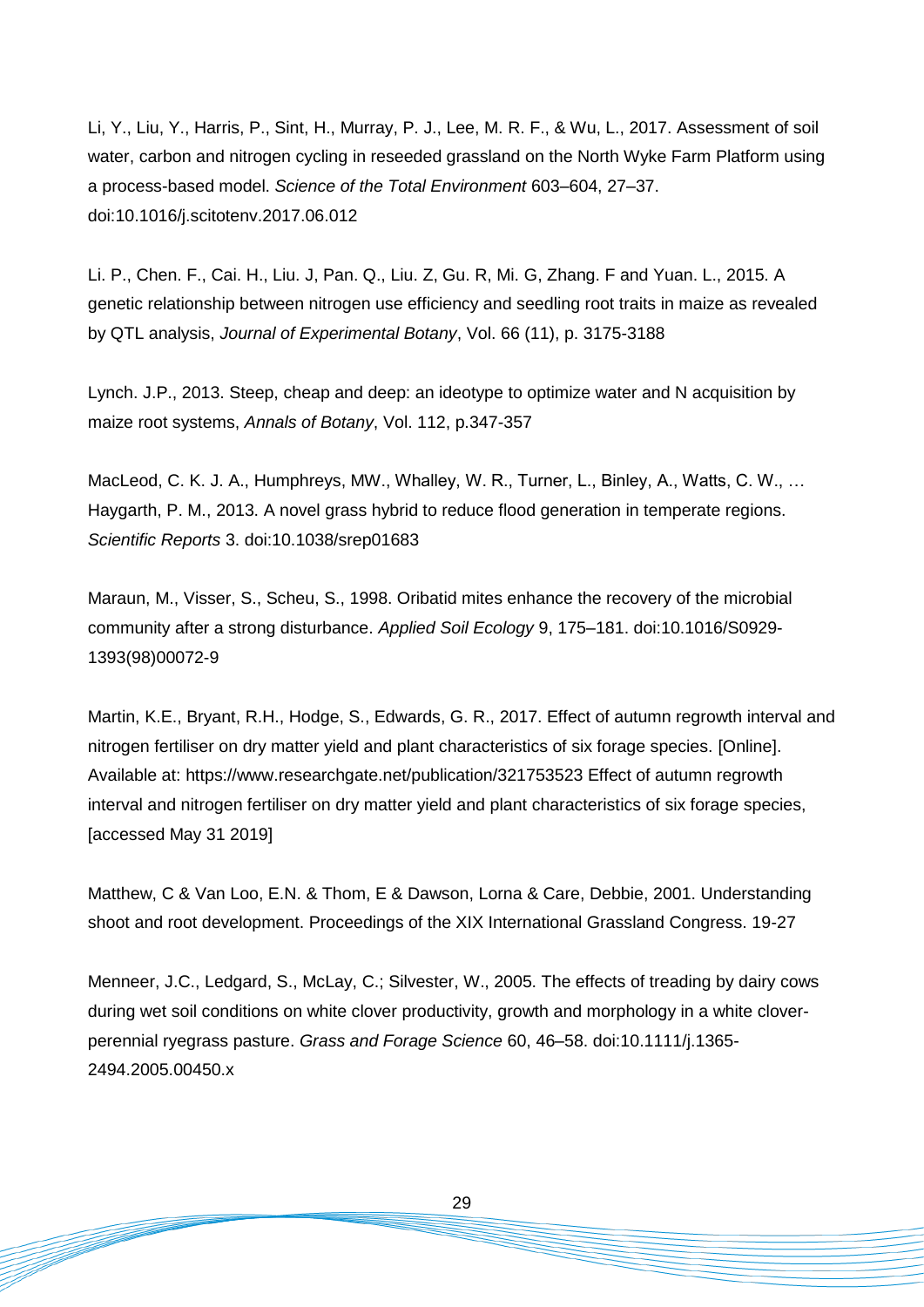Morison, J. I. L. and Matthews, R. B. (eds.), 2016. Agriculture and Forestry Climate Change Impacts Summary Report, Living With Environmental Change. ISBN 978-0-9934074-0-6 copyright © Living With Environmental Change

Mossadeghi-Björklund, M., Arvidsson, J., Keller, T., Koestel, J., Lamande, M., Jarvis, N., 2016. Effects of subsoil compaction on hydraulic properties and preferential flow in a Swedish clay soil. *Soil and Tillage Research* 156, 91–98. doi:10.1016/j.still.2015.09.013

Neira, J., Ortiz, M., Morales, L., Acevedo, E., 2015. Oxygen diffusion in soils: Understanding the factors and processes needed for modeling. *Chilean Journal of Agricultural Research* 75, 35–44. doi:10.4067/S0718-58392015000300005

O'Donovan, S., 2015. Understanding the genetic basis for slow plant-mediated proteolysis in festulolium hybrids, In IBERS: animal and Microbial Sciences, PhD thesis, Aberystwyth University, Wales, UK

Patto, P.M., Clement, C.R. and Forbes, T.J., 1978. Grassland poaching in England and Wales, *Permanent Grassland Studies*, 2, 1-6

Pierret, A., Moran, C.J., Doussan, C., 2005. Conventional detection methodology is limiting our ability to understand the roles and functions of fine roots. *New Phytologist* 166, 967–980. doi:10.1111/j.1469-8137.2005.01389.x

Powell, H, Fychan, A, Marley, C, McCalman, H & Humphreys, M.W., 2018, Research and farming working together to develop grassland varieties resilient to extreme weather events to mitigate climate change. in B Horan, D Hennessey, M O'Donovan, E Kennedy, B McCarthy, JA Finn & B O'Brien (eds), *Sustainable meat and milk production from grasslands: 27th General Meeting of the European Grassland Federation.* Grassland Science in Europe, 23, 1013-1015

Raeside, M. C., Friend, M. A., Behrendt, R., Lawson, A. R., & Clark, S. G., 2012. A review of summer-active tall fescue use and management in Australia's high-rainfall zone. *New Zealand Journal of Agricultural Research*. doi:10.1080/00288233.2012.708663

Rao, I. M., Miles, J. W., Beebe, S. E., & Horst, W. J., 2016. Root adaptations to soils with low fertility and aluminium toxicity. *Annals of Botany* 118, 593–605. doi:10.1093/aob/mcw073